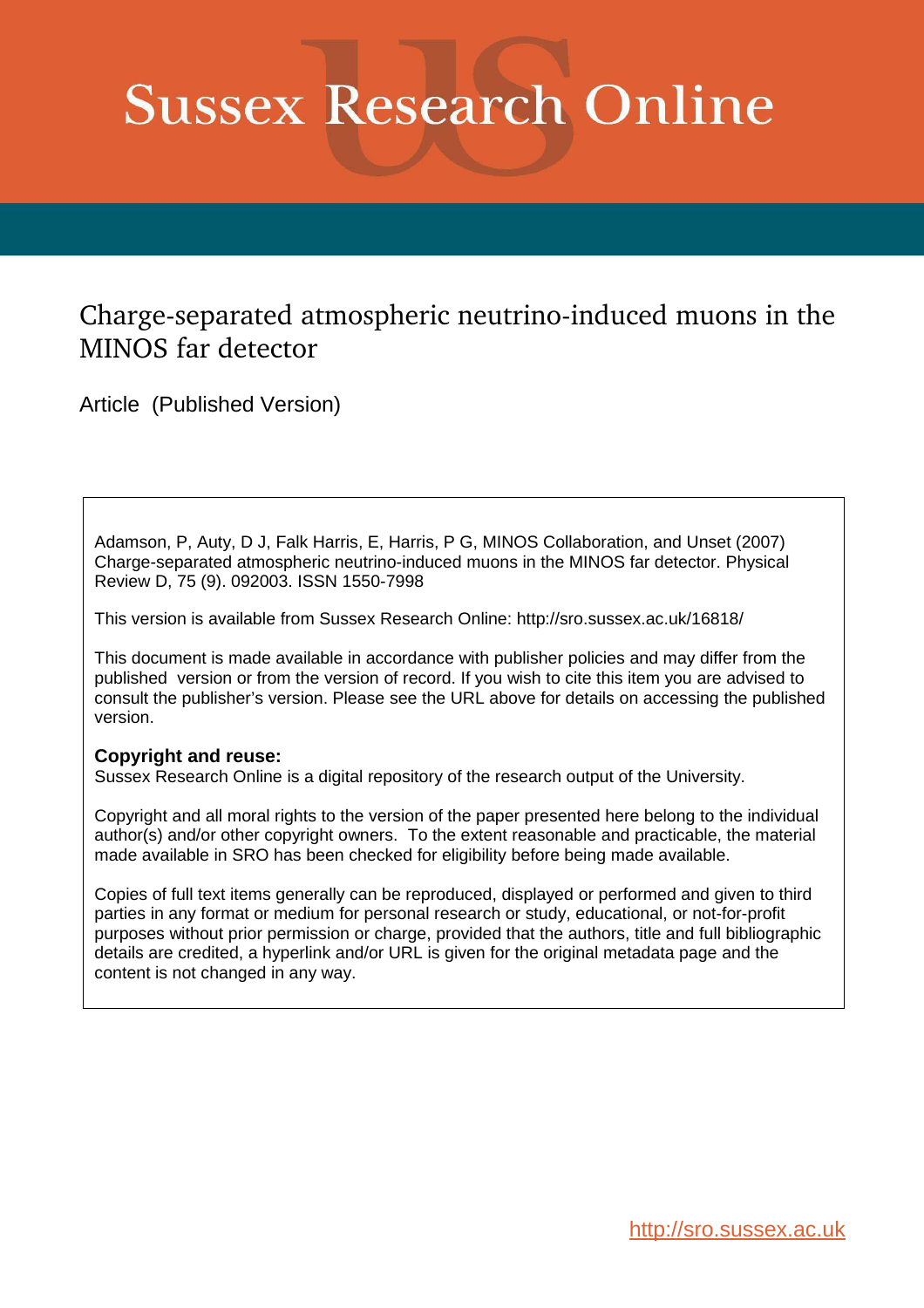# **Charge-separated atmospheric neutrino-induced muons in the MINOS far detector**

P. Adamson, <sup>9,18</sup> C. Andreopoulos, <sup>23</sup> K. E. Arms, <sup>19</sup> R. Armstrong, <sup>12</sup> D. J. Auty, <sup>27</sup> S. Avvakumov, <sup>26</sup> D. S. Ayres, <sup>1</sup> B. Baller, <sup>9</sup> B. Barish,<sup>5</sup> P.D. Barnes, Jr.,<sup>17</sup> G. Barr,<sup>21</sup> W.L. Barrett,<sup>31</sup> E. Beall,<sup>1,19,[\\*](#page-1-0)</sup> B.R. Becker,<sup>19</sup> A. Belias,<sup>23</sup> T. Bergfeld,<sup>25[,†](#page-1-1)</sup> R. H. Bernstein, <sup>9</sup> D. Bhattacharya, <sup>22</sup> M. Bishai, <sup>4</sup> A. Blake, <sup>6</sup> B. Bock, <sup>20</sup> G. J. Bock, <sup>9</sup> J. Boehm, <sup>10</sup> D. J. Boehnlein, <sup>9</sup> D. Bogert, <sup>9</sup> P. M. Border, <sup>19</sup> C. Bower, <sup>12</sup> E. Buckley-Geer, <sup>9</sup> A. Cabrera, 21,[‡](#page-1-2) J. D. Chapman, <sup>6</sup> D. Cherdack, <sup>30</sup> S. Childress, <sup>9</sup> B. C. Choudhary, <sup>9</sup> J. H. Cobb, <sup>21</sup> A. J. Culling, <sup>6</sup> J. K. de Jong, <sup>11</sup> A. De Santo, <sup>21, §</sup> M. Dierckxsens, <sup>4</sup> M. V. Diwan, <sup>4</sup> M. Dorman, <sup>18,23</sup> D. Drakoulakos, <sup>2</sup> T. Durkin, <sup>23</sup> A. R. Erwin, <sup>33</sup> C. O. Escobar, <sup>7</sup> J. J. Evans, <sup>21</sup> E. Falk Harris, <sup>27</sup> G. J. Feldman,  $^{10}$  T. H. Fields,  $^{1}$  R. Ford,  $^{9}$  M. V. Frohne,  $^{3,||}$  H. R. Gallagher,  $^{30}$  G. A. Giurgiu,  $^{1}$  A. Godley,  $^{25}$  J. Gogos,  $^{19}$ M. C. Goodman, <sup>1</sup> P. Gouffon, <sup>24</sup> R. Gran, <sup>20</sup> E. W. Grashorn, <sup>19,20</sup> N. Grossman, <sup>9</sup> K. Grzelak, <sup>21</sup> A. Habig, <sup>20</sup> D. Harris, <sup>9</sup> P. G. Harris,<sup>27</sup> J. Hartnell,<sup>23</sup> E. P. Hartouni,<sup>17</sup> R. Hatcher,<sup>9</sup> K. Heller,<sup>19</sup> A. Holin,<sup>18</sup> C. Howcroft,<sup>5</sup> J. Hylen,<sup>9</sup> D. Indurthy,<sup>29</sup> G. M. Irwin,<sup>26</sup> M. Ishitsuka,<sup>12</sup> D. E. Jaffe,<sup>4</sup> C. James,<sup>9</sup> L. Jenner,<sup>18</sup> D. Jensen,<sup>9</sup> T. Joffe-Minor,<sup>1</sup> T. Kafka,<sup>30</sup> H. J. Kang,<sup>26</sup> S. M. S. Kasahara, <sup>19</sup> M. S. Kim, <sup>22</sup> G. Koizumi, <sup>9</sup> S. Kopp, <sup>29</sup> M. Kordosky, <sup>18</sup> D. J. Koskinen, <sup>18</sup> S. K. Kotelnikov, <sup>16</sup> A. Kreymer,<sup>9</sup> S. Kumaratunga,<sup>19</sup> K. Lang,<sup>29</sup> A. Lebedev,<sup>10</sup> R. Lee,<sup>10,¶</sup> J. Ling,<sup>25</sup> J. Liu,<sup>29</sup> P. J. Litchfield,<sup>19</sup> R. P. Litchfield,<sup>21</sup> P. Lucas,<sup>9</sup> W. A. Mann,<sup>30</sup> A. Marchionni,<sup>9</sup> A. D. Marino,<sup>9</sup> M. L. Marshak,<sup>19</sup> J. S. Marshall,<sup>6</sup> N. Mayer,<sup>20</sup> A. M. McGowan, <sup>1,19</sup> J. R. Meier, <sup>19</sup> G. I. Merzon, <sup>16</sup> M. D. Messier, <sup>12</sup> D. G. Michael, <sup>5,\*\*</sup> R. H. Milburn, <sup>30</sup> J. L. Miller, <sup>15,\*\*</sup> W. H. Miller, <sup>19</sup> S. R. Mishra, <sup>25</sup> A. Mislivec, <sup>20</sup> P. S. Miyagawa, <sup>21</sup> C. D. Moore, <sup>9</sup> J. Morfín, <sup>9</sup> L. Mualem, <sup>5, 19</sup> S. Mufson, <sup>12</sup> S. Murgia,<sup>26</sup> J. Musser,<sup>12</sup> D. Naples,<sup>22</sup> J. K. Nelson,<sup>32</sup> H. B. Newman,<sup>5</sup> R. J. Nichol,<sup>18</sup> T. C. Nicholls,<sup>23</sup> J. P. Ochoa-Ricoux,<sup>5</sup> W. P. Oliver,<sup>30</sup> T. Osiecki,<sup>29</sup> R. Ospanov,<sup>29</sup> J. Paley,<sup>12</sup> V. Paolone,<sup>22</sup> A. Para,<sup>9</sup> T. Patzak,<sup>8</sup> Ž. Pavlović,<sup>29</sup> G. F. Pearce,<sup>23</sup> C. W. Peck,  $^5$  E. A. Peterson,  $^{19}$  D. A. Petyt,  $^{19}$  H. Ping,  $^{33}$  R. Piteira,  $^8$  R. Pittam,  $^{21}$  R. K. Plunkett,  $^9$  D. Rahman,  $^{19}$ R. A. Rameika, <sup>9</sup> T. M. Raufer, <sup>21</sup> B. Rebel, <sup>9</sup> J. Reichenbacher, <sup>1</sup> D. E. Reyna, <sup>1</sup> C. Rosenfeld, <sup>25</sup> H. A. Rubin, <sup>11</sup> K. Ruddick, <sup>19</sup> V. A. Ryabov, <sup>16</sup> R. Saakyan, <sup>18</sup> M. C. Sanchez, <sup>10</sup> N. Saoulidou, <sup>9</sup> J. Schneps, <sup>30</sup> P. Schreiner, <sup>3</sup> V. K. Semenov, <sup>13</sup> S.-M. Seun, <sup>10</sup> P. Shanahan,<sup>9</sup> W. Smart,<sup>9</sup> V. Smirnitsky,<sup>14</sup> C. Smith,<sup>18,27</sup> A. Sousa,<sup>21,30</sup> B. Speakman,<sup>19</sup> P. Stamoulis,<sup>2</sup> P. A. Symes,<sup>27</sup> N. Tagg,<sup>21,30</sup> R. L. Talaga,<sup>1</sup> E. Tetteh-Lartey,<sup>28</sup> J. Thomas,<sup>18</sup> J. Thompson,<sup>22,\*\*</sup> M. A. Thomson,<sup>6</sup> J. L. Thron,<sup>1,[††](#page-1-3)</sup> G. Tinti,<sup>21</sup> I. Trostin, <sup>14</sup> V. A. Tsarev, <sup>16</sup> G. Tzanakos, 2 J. Urheim, <sup>12</sup> P. Vahle, <sup>18</sup> V. Verebryusov, <sup>14</sup> B. Viren, <sup>4</sup> C. P. Ward, <sup>6</sup> D. R. Ward, <sup>6</sup> M. Watabe,<sup>28</sup> A. Weber,<sup>21,23</sup> R. C. Webb,<sup>28</sup> A. Wehmann,<sup>9</sup> N. West,<sup>21</sup> C. White,<sup>11</sup> S. G. Wojcicki,<sup>26</sup> D. M. Wright,<sup>17</sup> Q. K. Wu,<sup>25</sup> T. Yang,<sup>26</sup> F. X. Yumiceva,<sup>32</sup> H. Zheng,<sup>5</sup> M. Zois,<sup>2</sup> and R. Zwaska<sup>9</sup>

## (MINOS Collaboration)

1 *Argonne National Laboratory, Argonne, Illinois 60439, USA*

<sup>2</sup>*Department of Physics, University of Athens, GR-15771 Athens, Greece*

3 *Physics Department, Benedictine University, Lisle, Illinois 60532, USA*

4 *Brookhaven National Laboratory, Upton, New York 11973, USA*

5 *Lauritsen Laboratory, California Institute of Technology, Pasadena, California 91125, USA*

<span id="page-1-4"></span><sup>6</sup>*Cavendish Laboratory, University of Cambridge, Madingley Road, Cambridge CB3 0HE, United Kingdom*

<sup>7</sup>*Universidade Estadual de Campinas, IF-UNICAMP, CP 6165, 13083-970, Campinas, SP, Brazil*

8 *APC-Colle`ge de France, 11 Place Marcelin Berthelot, F-75231 Paris Cedex 05, France*

9 *Fermi National Accelerator Laboratory, Batavia, Illinois 60510, USA*

<sup>10</sup>*Department of Physics, Harvard University, Cambridge, Massachusetts 02138, USA*

<sup>11</sup>*Physics Division, Illinois Institute of Technology, Chicago, Illinois 60616, USA*

<sup>12</sup>*Departments of Physics and Astronomy, Indiana University, Bloomington, Indiana 47405, USA*

<sup>13</sup>*Institute for High Energy Physics, Protvino, Moscow Region RU-140284, Russia*

<sup>14</sup>*High Energy Experimental Physics Department, Institute of Theoretical and Experimental Physics,*

*B. Cheremushkinskaya, 25, 117218 Moscow, Russia*

<sup>15</sup>*Physics Department, James Madison University, Harrisonburg, Virginia 22807, USA*

<sup>16</sup>*Nuclear Physics Department, Lebedev Physical Institute, Leninsky Prospect 53, 117924 Moscow, Russia*

<sup>17</sup>*Lawrence Livermore National Laboratory, Livermore, California 94550, USA*

<span id="page-1-2"></span><span id="page-1-1"></span><span id="page-1-0"></span><sup>18</sup>*Department of Physics and Astronomy, University College London, Gower Street, London WC1E 6BT, United Kingdom*

<sup>19</sup>*University of Minnesota, Minneapolis, Minnesota 55455, USA*

<sup>20</sup>*Department of Physics, University of Minnesota-Duluth, Duluth, Minnesota 55812, USA*

<span id="page-1-3"></span><sup>21</sup>*Subdepartment of Particle Physics, University of Oxford, Denys Wilkinson Building, Keble Road, Oxford OX1 3RH, United Kingdom*

<sup>22</sup>*Department of Physics and Astronomy, University of Pittsburgh, Pittsburgh, Pennsylvania 15260, USA*

<sup>23</sup>*Rutherford Appleton Laboratory, Chilton, Didcot, Oxfordshire, OX11 0QX, United Kingdom*

<sup>24</sup>Instituto de Física, Universidade de São Paulo, CP 66318, 05315-970, São Paulo, SP, Brazil

<sup>25</sup>*Department of Physics and Astronomy, University of South Carolina, Columbia, South Carolina 29208, USA*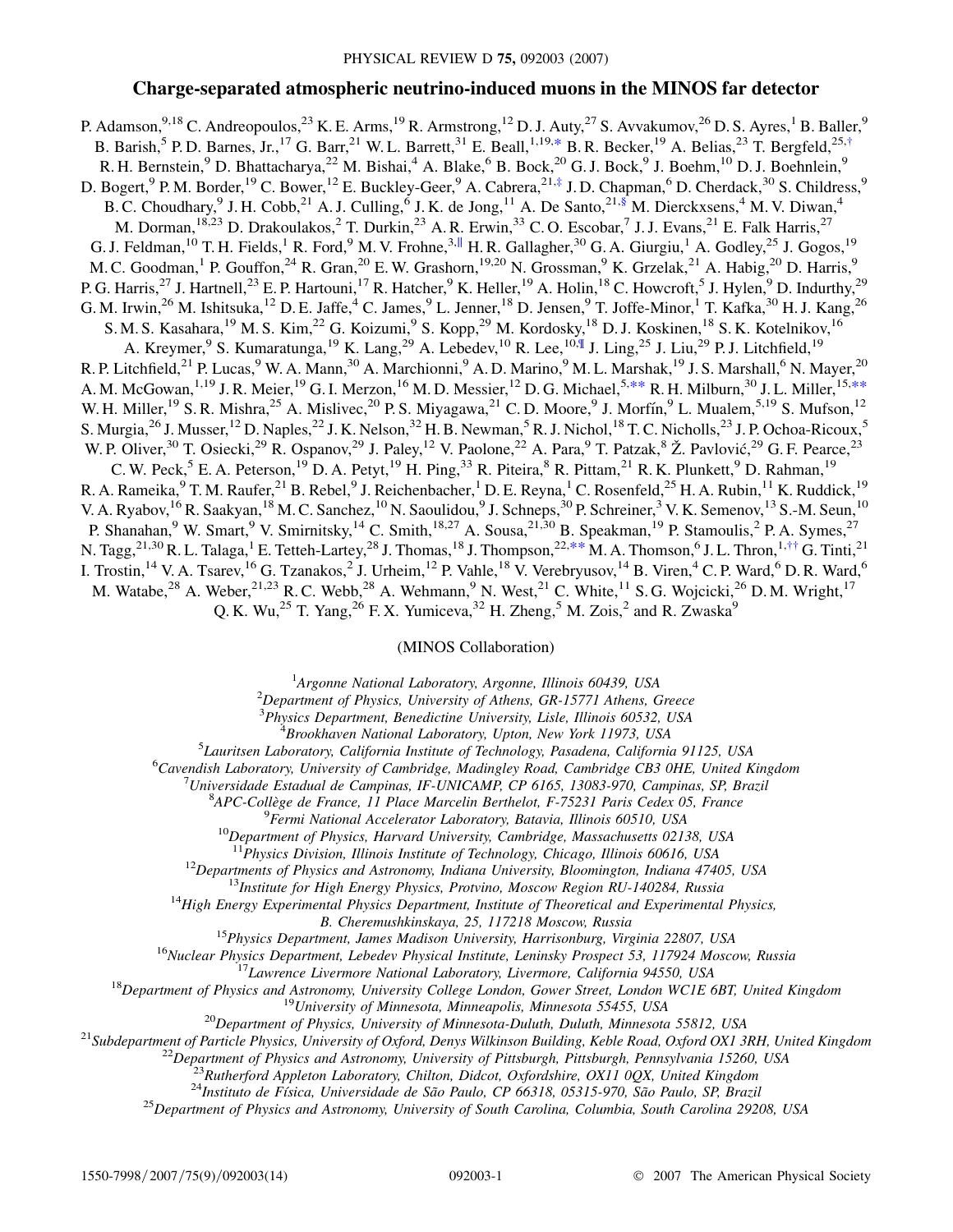<sup>26</sup>*Department of Physics, Stanford University, Stanford, California 94305, USA*

<sup>27</sup>*Department of Physics and Astronomy, University of Sussex, Falmer, Brighton BN1 9QH, United Kingdom*

<sup>28</sup>*Physics Department, Texas A&M University, College Station, Texas 77843, USA*

<sup>29</sup>*Department of Physics, University of Texas, 1 University Station, Austin, Texas 78712, USA*

<sup>30</sup>*Physics Department, Tufts University, Medford, Massachusetts 02155, USA*

<sup>31</sup>*Physics Department, Western Washington University, Bellingham, Washington 98225, USA*

<sup>32</sup>*Department of Physics, College of William & Mary, Williamsburg, Virginia 23187, USA*

<sup>33</sup>*Physics Department, University of Wisconsin, Madison, Wisconsin 53706, USA*

(Received 30 January 2007; published 17 May 2007)

We found 140 neutrino-induced muons in 854.24 live days in the MINOS far detector, which has an acceptance for neutrino-induced muons of  $6.91 \times 10^6$  cm<sup>2</sup> sr. We looked for evidence of neutrino disappearance in this data set by computing the ratio of the number of low momentum muons to the sum of the number of high momentum and unknown momentum muons for both data and Monte Carlo expectation in the absence of neutrino oscillations. The ratio of data and Monte Carlo ratios,  $R$ , is  $R =$  $0.65^{+0.15}_{-0.12}$ (stat)  $\pm$  0.09(syst), a result that is consistent with an oscillation signal. A fit to the data for the oscillation parameters  $\sin^2 2\theta_{23}$  and  $\Delta m_{23}^2$  excludes the null oscillation hypothesis at the 94% confidence level. We separated the muons into  $\mu^-$  and  $\mu^+$  in both the data and Monte Carlo events and found the ratio of the total number of  $\mu^-$  to  $\mu^+$  in both samples. The ratio of those ratios,  $\hat{\mathcal{R}}_{CPT}$ , is a test of *CPT* conservation. The result  $\hat{\mathcal{R}}_{CPT} = 0.72^{+0.24}_{-0.18}$  (stat) $^{+0.08}_{-0.04}$  (syst) is consistent with *CPT* conservation.

DOI: [10.1103/PhysRevD.75.092003](http://dx.doi.org/10.1103/PhysRevD.75.092003) PACS numbers: 14.60.Pq, 11.30.Er

#### **I. INTRODUCTION**

Measurements of atmospheric neutrinos by the Super-Kamiokande experiment have shown that there is a deficit of  $\nu_{\mu}$  when compared to expectations [[1](#page-13-0)[–9](#page-13-1)]. The hypothesis that best describes this deficit is the oscillation of  $\nu_{\mu}(\bar{\nu}_{\mu}) \rightarrow \nu_{\tau}(\bar{\nu}_{\tau})$  [\[10,](#page-13-2)[11\]](#page-13-3), with the oscillation probability given by

$$
P_{\nu_{\mu}\to\nu_{\tau}} = \sin^2 2\theta_{23} \sin^2(1.27 \Delta m_{23}^2 L/E),\tag{1}
$$

where  $\theta_{23}$  is the mixing angle,  $\Delta m_{23}^2 = |m_3^2 - m_2^2|$  is the mass squared difference in  $eV^2$  between the neutrino mass states, *L* is the distance in km traveled by the neutrino, or its baseline, and *E* is the energy of the  $\nu_{\mu}$  in GeV [[12](#page-13-4)]. The Super-Kamiokande data are best fit by the oscillation hypothesis with parameters  $(\sin^2 2\theta_{23}, \Delta m_{23}^2)$  =  $(1.0, 2.4 \times 10^{-3} \text{ eV}^2)$  [[8](#page-13-5)[,9\]](#page-13-1); the ranges for these parameters given by the 90% confidence contours of the zenith angle oscillation fit are  $\sin^2 2\theta_{23} > 0.92$  and  $1.5 < \Delta m_{23}^2 <$  $3.4 \times 10^{-3}$  eV<sup>2</sup>. The MACRO [[13](#page-13-6),[14](#page-13-7)] and Soudan 2 [\[15](#page-13-8)[,16\]](#page-13-9) results are consistent with those obtained by Super-Kamiokande. For the MINOS analysis of atmos-

 $\frac{H}{N}$ Now at Holy Cross College, Notre Dame, IN 46556, USA.

{Now at Lincoln Laboratory, Massachusetts Institute of Technology, Lexington, MA 02420, USA.

[††](#page-0-2)Now at Nuclear Nonproliferation Division, Threat Reduction Directorate, Los Alamos National Laboratory, Los Alamos, NM 87545, USA.

pheric neutrinos with an interaction vertex in the detector, the parameter ranges are  $\sin^2 2\theta_{23} > 0.2$  and  $7 \times 10^{-5} <$  $\Delta m_{23}^2$   $<$  5  $\times$  10<sup>-2</sup> eV<sup>2</sup> [[17](#page-13-10)]. Below, we extend the MINOS atmospheric analysis to neutrino-induced muons observed in the MINOS far detector.

The oscillation hypothesis for the atmospheric neutrino deficit has received strong support from the first results of the MINOS long baseline experiment. MINOS, which sends  $\nu_{\mu}$  produced at Fermilab to a detector 735 km away in northern Minnesota [\[18\]](#page-13-11), finds  $(\sin^2 2\theta_{23}, \Delta m_{23}^2)$  =  $(1.00, 2.74 \times 10^{-3} \text{ eV}^2)$  [[19](#page-13-12)], when fitting their  $\nu_{\mu}$  events; the ranges of these parameters given by the 90% confidence contours are  $\sin^2 2\theta_{23} > 0.72$  and  $2.2 < \Delta m_{23}^2 <$  $3.8 \times 10^{-3}$  eV<sup>2</sup>. The K2K long baseline experiment, which sent  $\nu_{\mu}$  produced at KEK to the Super-Kamiokande detector located 250 km away, also found consistent results— $(1.0, 2.8 \times 10^{-3} \text{ eV}^2)$  [\[20](#page-13-13)[,21\]](#page-13-14) with 90% confidence ranges for the parameters of  $\sin^2 2\theta_{23}$  > 0.55 and  $1.9 < \Delta m_{23}^2 < 3.6 \times 10^{-3}$  eV<sup>2</sup>.

<span id="page-2-0"></span>Since the magnetized MINOS far detector distinguishes  $\mu$ <sup>-</sup> from  $\mu$ <sup>+</sup>, MINOS data can be used as a probe of *CPT* conservation in the neutrino sector. *CPT* conservation requires that the probability of an atmospheric  $\nu_{\mu}$  of a given energy remaining a  $\nu_{\mu}$  after traveling from its origin to its point of interaction be equal to the probability that an atmospheric  $\bar{\nu}_{\mu}$  of the same energy remains a  $\bar{\nu}_{\mu}$  after traveling the same distance  $[11]$  $[11]$  $[11]$ . We consequently test *CPT* conservation by comparing  $\nu_{\mu}$ -induced  $\mu^{-}$  and  $\bar{\nu}_{\mu}$ -induced  $\mu^{+}$  with respect to expectations, as a measure of whether the atmospheric  $\nu_{\mu}$  and  $\bar{\nu}_{\mu}$  are disappearing at the same rate. Effects induced by charged current interactions of the  $\nu_e$  components of the neutrino eigenstates with the Earth could masquerade as apparent *CPT* violation. However, distortions from matter effects are estimated to

[<sup>\\*</sup>N](#page-0-0)ow at Cleveland Clinic, Cleveland, OH 44195, USA.

[<sup>†</sup>](#page-0-0)Now at GE Healthcare, Florence, SC 29501, USA.

[<sup>‡</sup>](#page-0-1)Now at APC—Colle`ge de France, 11 Place Marcelin Berthelot, F-75231 Paris Cedex 05, France.

<sup>&</sup>lt;sup>8</sup>Now at Physics Department, Royal Holloway, University of London, Egham, Surrey, TW20 0EX, United Kingdom.

<sup>\*</sup>Deceased.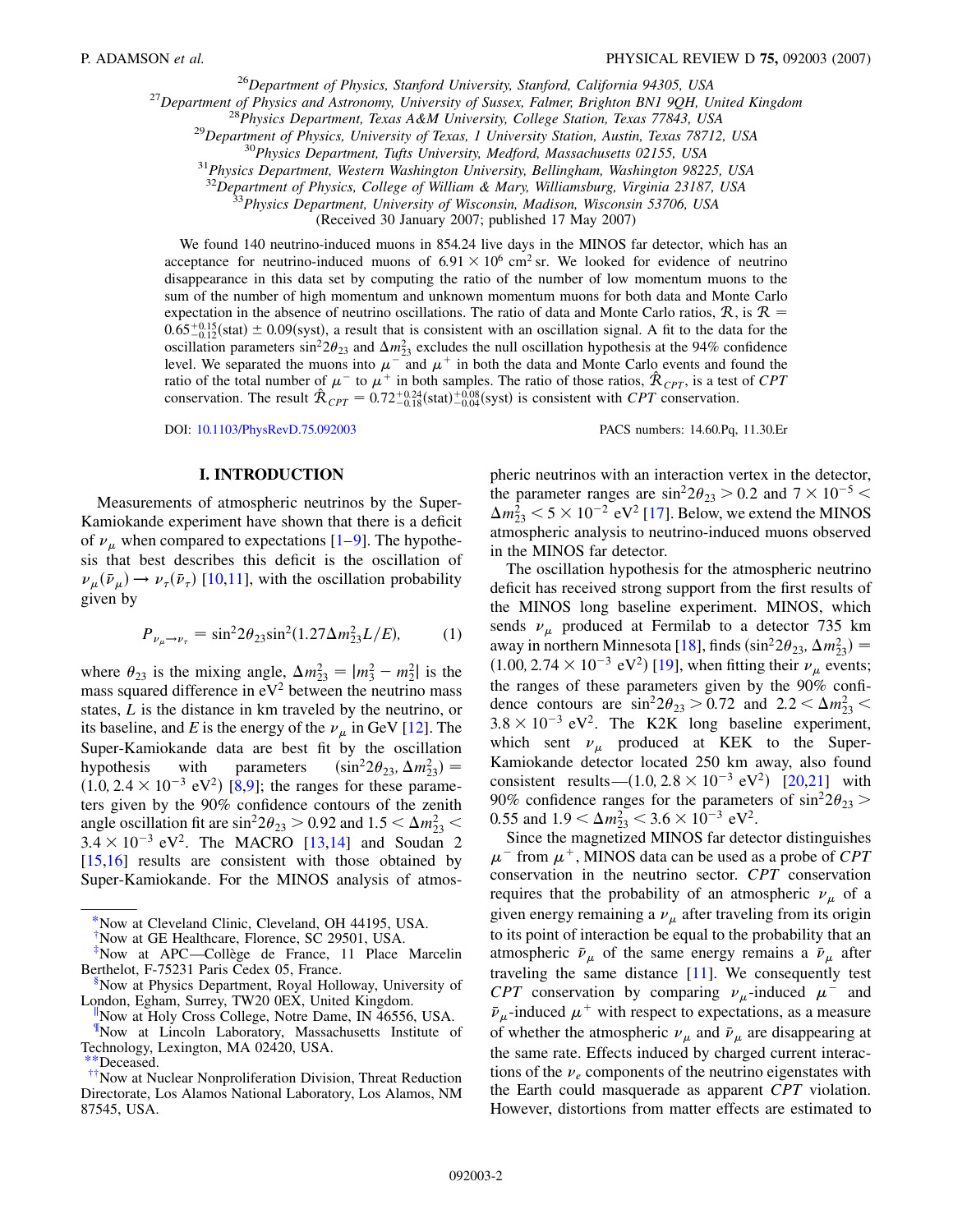be small for most of the  $\theta_{13}$  range compatible with the CHOOZ limit [\[22\]](#page-13-15). The average induced  $\nu_{\mu}/\bar{\nu}_{\mu}$  event rate asymmetry is estimated to be less than 10% [\[23\]](#page-13-16). Therefore, at our current level of statistical accuracy we can ignore matter effects and describe  $\nu_{\mu}(\bar{\nu}_{\mu}) \rightarrow \nu_{\tau}(\bar{\nu}_{\tau})$ oscillations using the two flavor approximation in Eq. ([1\)](#page-1-4). Previous tests of *CPT* conservation with atmospheric neutrinos have been made by Super-Kamiokande [\[24](#page-13-17)] and MINOS [[17](#page-13-10)]. As Super-Kamiokande cannot distinguish between  $\nu_{\mu}$  and  $\bar{\nu}_{\mu}$ , their measurement was only an indirect test of *CPT* conservation. This result was consistent with no violation of *CPT* conservation. The previous MINOS measurement was made using events in which the neutrino interaction vertex was contained within the detector fiducial mass. This test also showed no evidence for *CPT* violation in atmospheric neutrinos.

After briefly discussing the detector in Sec. II, we describe our event sample in Sec. III A and the Monte Carlo event generation in Sec. III B. In Sec. III C, we describe the cuts used in selecting the sample of muons to be analyzed. We present the oscillation analysis in Sec. IV and the probe of *CPT* conservation using charge-separated neutrinoinduced  $\mu^-$  and  $\mu^+$  in Sec. V.

#### **II. THE MINOS FAR DETECTOR**

The MINOS far detector is a steel-scintillator sampling calorimeter located at a depth of 2070 meters-waterequivalent (m.w.e.) in the Soudan mine in northern Minnesota [\[18\]](#page-13-11). The detector is made up of 486 vertical octagonal planes of 2.54 cm thick steel laminates, interleaved with 484 planes of 1 cm thick extruded polystyrene scintillator strips and a 2.5 cm wide air gap. Each scintillator plane has 192 strips of width 4.1 cm. The length of each strip depends on its position in the plane and varies between 3.4 and 8.0 m. The scintillator strips in alternating detector planes are oriented at  $\pm 45^{\circ}$  to the vertical. The modular detector consists of two supermodules (SM) separated by a gap of 1.1 m. The detector coordinate system has the *y* axis pointing up, the *z* axis along the detector long axis (pointing away from Fermilab), and the *x* axis forms a right-handed coordinate system.

Scintillation light from charged particles traversing the MINOS plastic scintillator is collected with wavelength shifting (WLS) plastic fibers embedded in the scintillator strips. The WLS fibers are coupled to clear optical fibers at both ends of a strip and are read out using 16-pixel multianode phototmultiplier tubes (PMTs). The signals from eight strips, separated by approximately 1 m within the same plane, are optically summed, or multiplexed, and read out by a single PMT pixel. The multiplexing pattern is different for the two sides of the detector, enabling the resulting eightfold ambiguity to be resolved for single particles. For all other types of events, ambiguities are resolved effectively using additional information from timing and event topology.

<span id="page-3-0"></span>To measure the momentum of muons traversing the detector, the steel has been magnetized into a toroidal field configuration using a current-carrying coil that runs through the central axis of each SM. A finite element analysis calculation shows that each SM is magnetized to an average value of  $\sim$  1.3 T by the 15 kA current loop. The field is saturated near the coil hole at a strength of approximately 1.8 T, falling to about 1 T near the edges. Further details about the MINOS detector can be found in [[18](#page-13-11)].

To distinguish upward-going neutrino-induced muons from the downward cosmic ray background requires excellent timing resolution. The smallest increment of time that the MINOS timing system is able to measure, or its least count, is 1.56 ns. However, the timing resolution is dominated by the 8 ns fluorescence decay time in the WLS fiber [[25](#page-13-18)]. The overall resolution is determined by the convolution of the least count with the fluctuations in the arrival times of the photons at the PMT. We calibrated the timing system by measuring the time offsets between each channel. For this determination [\[26](#page-13-19)[,27\]](#page-13-20), we selected a sample of downward through-going cosmic ray muons with well-reconstructed tracks. For each hit along a track we measured the travel times from the track entrance point in the detector to the hit location and corrected those values for both the rise time of the signal and the propagation of light along the fibers. We then compared these times with the time expected for a relativistic muon traversing the same distance and computed the offset between the measured and expected times for each hit,  $\Delta t$ . The timing calibration constants are obtained using an iterative method to minimize the mean  $\Delta t$  for each channel. After calibration, linear timing fits are again applied to the times and positions of the hits on each muon track. The root mean square (r.m.s.) deviation between the measured and fitted times is calculated for each track. Figure [1](#page-2-0) shows the



FIG. 1 (color online). Distribution of the r.m.s. deviations of the measured hit times from the calculated hit times for calibration tracks. The resolution of the system is the mean of a Gaussian fit to the distribution,  $2.31 \pm 0.03$  ns.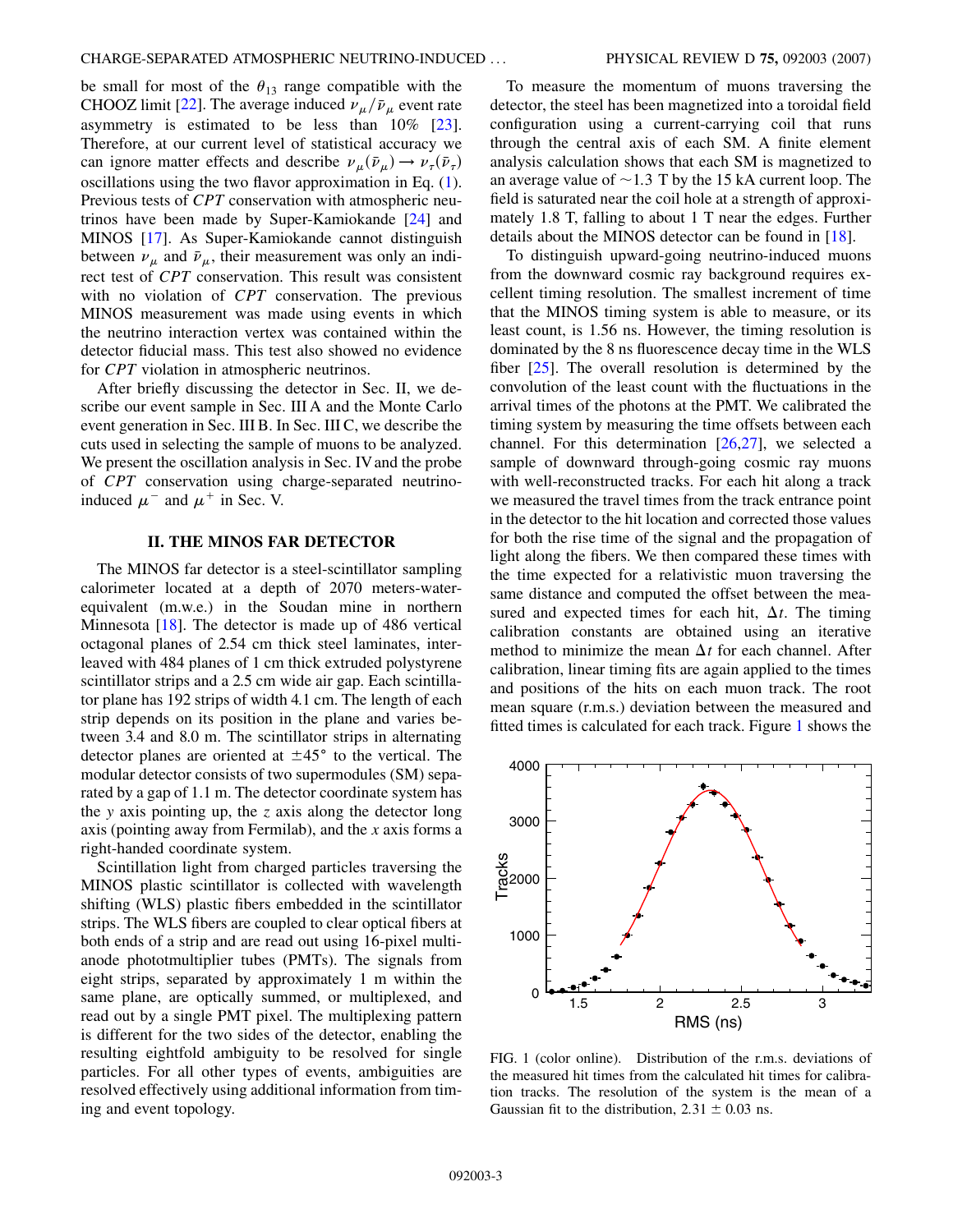distribution of these r.m.s. deviations. In this figure, the distribution has been fit to a Gaussian with a mean of  $2.31 \pm 0.03$  ns, a value that represents the overall timing resolution of the detector.

# **III. DATA ANALYSIS**

In the analyses presented here we use neutrino-induced muons, which are defined as events that come from below or slightly above the horizon. These events are essentially uncontaminated by the background of downward-going atmospheric muons. We analyze two types of events: those that pass completely through the detector (''through-going muons'') and those that enter and stop in the detector (''stopping muons''). Earlier MINOS results for events with an interaction vertex in the detector (''contained events'') appear in [[17](#page-13-10)]. We distinguish between neutrino-induced muons with well-determined momenta and neutrino-induced muons whose charge and momentum are undetermined (cf. Sec. III D).

#### **A. Data sample**

<span id="page-4-0"></span>The data presented here represent 854.24 live days and were taken between August 1, 2003 and April 30, 2006. The geometric acceptance of the detector for neutrinoinduced muons is  $6.91 \times 10^6$  cm<sup>2</sup> sr. We found a total of 140 neutrino-induced muons in this data set.

#### **B. Simulated muons**

#### *1. Atmospheric neutrino-induced muons*

We generated a large sample of simulated neutrinoinduced muons in the MINOS far detector using the Bartol 96 [\[28\]](#page-13-21) neutrino flux tables along with the default NUANCE neutrino interaction model [\[29\]](#page-13-22) and the GRV94 [\[30\]](#page-13-23) parton distribution functions. We first simulated neutrino-induced muons passing through the surface of a box surrounding the MINOS far detector and then propagated these muons through the detector with the MINOS GEANT-based detector Monte Carlo simulation. A total of  $6.5 \times 10^5$  neutrino-induced muon events, the equivalent of 2500 years of live time, were generated in this way. The momentum distributions simulated for the neutrinoinduced  $\mu^-$  and  $\mu^+$  in MINOS are shown in Fig. [2](#page-3-0) for neutrinos without oscillations and for neutrinos with an oscillation signal using the Super-Kamiokande parameters [\[8\]](#page-13-5). This figure shows that the oscillation signal affects mostly muons with low momenta.

#### *2. Cosmic ray muons*

We simulated each cosmic ray muon event by first choosing its arrival direction from a distribution uniform in solid angle and then associating this direction with the overburden found in the Soudan 2 slant depth map [\[31\]](#page-13-24). The surface energy of the muon was selected from the known distribution [\[32\]](#page-13-25). Once the surface energy and over-

<span id="page-4-1"></span>

FIG. 2 (color online). Input momentum distribution for neutrino-induced  $\mu^-$  and  $\mu^+$  calculated with the NUANCE simulation package. The distributions in the MINOS far detector without oscillations and with the Super-Kamiokande determined values of  $\sin^2 2\theta_{23}$  and  $\Delta m_{23}^2$  are shown. The oscillation affects mostly muons with low momenta.

burden were chosen, we tested the muon to see whether it survived energy loss processes between the surface and the detector [\[32\]](#page-13-25). We placed the muons that survived on an imaginary box surrounding the detector [[33](#page-13-26)] and then propagated them through the detector with the MINOS GEANT-based detector simulation.

#### **C. Event selection**

All data and simulated muons were analyzed using the standard MINOS reconstruction algorithms and a uniform set of event selection cuts. The selection cuts summarized below are described in further detail in [\[26\]](#page-13-19).

#### *1. Muon selection cuts*

We first selected muon events using criteria developed for the study of cosmic ray muons with the MINOS far detector [\[34\]](#page-13-27). The first two cuts require that there was a track successfully reconstructed in the event (''No track'' cut), and that there is only a single track found by the trackfitting algorithm (''Multiples'' cut). The next set of cuts excludes random collections of hits that could be mistaken for muon tracks. These cuts require that (1) the track cross at least 20 planes in the detector (''20 plane'' cut), (2) the track have a path length of at least 2 m (''2.0 m length'' cut), (3) the earliest recorded hit of the track be no more than 15 cm from the front or back surface of the detector or 30 cm from any of the remaining surfaces (''Fiducial'' cut), and (4) the track fit have a  $\chi^2$  per number of degrees of freedom,  $\chi^2_{\text{fit}}/\text{ndf} < 1.5$ . determined the direction of the track by the direction of the track by plotting the direction of the track by plotting algorithm (4) the track by plotting algorithm (4) the track by plotting the direction of the track by

The next selection cuts were designed to remove events with poor timing information. To ensure the presence of sufficient timing information in the events, we first excluded tracks if fewer than half of the hits come from strips with signals on both ends (''Double-ended strip cut''). We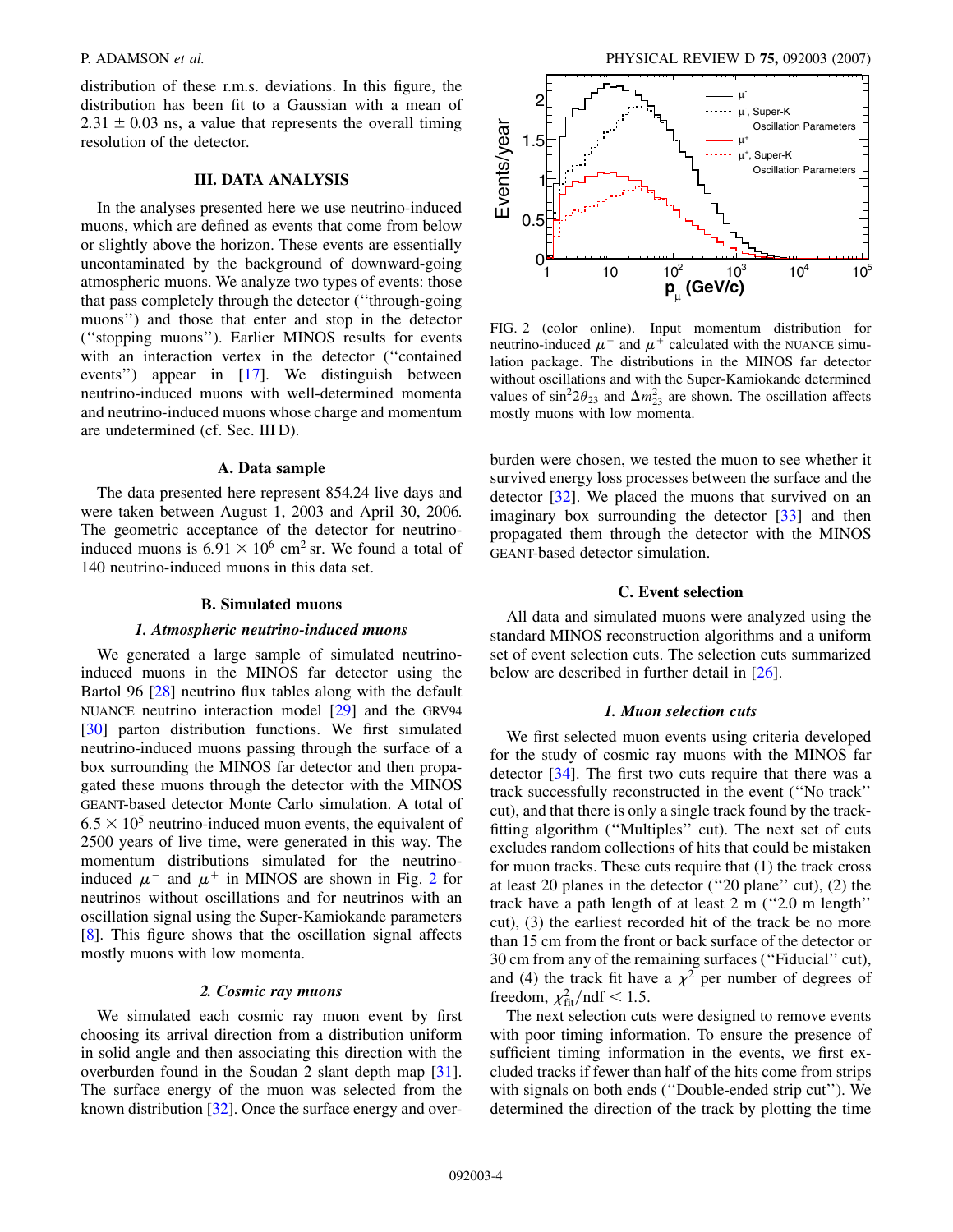<span id="page-5-0"></span>difference  $\Delta T$  (ns) of each hit along the track as a function of its distance  $\Delta S$  (m) from the first hit. If the *y* positions of the hits increase along the length of the track,  $\Delta S$  is positive; for *y* decreasing along the track,  $\Delta S$  is negative. The slope of the linear fit to the  $\Delta T/\Delta S$  distribution is  $1/\beta = c/v$ . The top panel of Fig. [3](#page-4-0) shows the  $\Delta T/\Delta S$ distribution with the linear fit superposed for a typical cosmic muon; the bottom panel displays the  $(x, y)$  positions of the hits in the detector for this muon.

In Fig. [4](#page-4-1) we show the distributions of  $\chi^2_{1/\beta}$ /ndf values for the linear fits to  $1/\beta$  for both data and cosmic ray muon Monte Carlo events passing the above cuts. The distribution does not peak at 1 as might be expected for a  $\chi^2$ /ndf statistic. However, that is unimportant to the analysis since we are using the  $\chi^2_{1/\beta}$ /ndf value only to define a cut. We defined a cut that requires  $\chi^2_{1/\beta}/\text{ndf} < 3.0$  for an event  $\binom{1}{1/\beta}$  and  $f$  < 3.0" cut). The cut was selected at the value of  $\chi^2_{1/\beta}$ /ndf where the number of events falls to ~1% of the peak. This cut maximizes the number of selected events while excluding those events with the worst  $\chi^2_{1/\beta}$ /ndf



<span id="page-5-1"></span>FIG. 3 (color online). A typical cosmic ray muon in the MINOS far detector. The top panel shows the timing information for the hits along the track with a straight line fit superposed. The legend gives  $\Delta T/\Delta S = 1/\beta$  and the  $\chi^2_{1/\beta}/\text{ndf}$  of the fit for this muon. The bottom panel shows the  $(x, y)$  hit positions of this track. The resolution of the positions is the 4 cm width of the strips.



FIG. 4 (color online). Distribution of  $\chi^2_{1/\beta}$ /ndf values from the  $1/\beta$  determinations for data and cosmic ray muon Monte Carlo events. In this figure, the Monte Carlo distribution has been normalized to the same area as the data distribution. Events with  $\chi^2_{1/\beta}$ /ndf < 3 are used in the analysis.

values. Although the data and Monte Carlo simulation deviate at low values of  $\chi^2_{1/\beta}$ /ndf, the agreement is excellent near the peak and the cut value. Therefore, the Monte Carlo sample can be used to effectively study the systematic uncertainty introduced into the analysis by this cut.

In the last step of the muon selection, we separated the downward-going from upward-going events. Upwardgoing events have a positive slope for the straight line fit to the  $\Delta T/\Delta S$  distribution. The final muon cut is a check on the up/down separation. The entrance point of a track, and therefore its incoming direction, is determined by the slope of the times of the hits in the detector as a function of their *z* position. For a few short tracks this information is sufficiently ambiguous that the entrance point can be confused with the exit point of the track causing the reconstruction to interchange the two. As a result, downwardgoing muons are incorrectly reconstructed as upwardgoing. We remove these failures by checking the times of the hits in the reconstructed track as a function of their *y* position. The slope of the line fit to the hits as a function of their *y* positions must agree with the reconstructed incoming direction of the track (''Directionality'' cut).

<span id="page-5-2"></span>Table [I](#page-5-0) shows the effect of the cuts on the data and the two Monte Carlo distributions. We normalize the cosmic ray muon Monte Carlo distributions to the data value at the 20 plane cut because the Monte Carlo simulation does not account for multiple muon events which make up  $\sim$  5% of downward-going cosmic ray muons [\[35\]](#page-13-28). After cuts the selected events consist of muon tracks whose directionality is well determined. The distribution of  $1/\beta$  values for the selected muon events is shown in Fig. [5.](#page-5-1) Since the sample includes both downward-going and upward-going muons and these muons are relativistic, there are two peaks in the  $1/\beta$  distribution. The peak at  $1/\beta = -1$  shows downward-going muons and the peak at  $1/\beta = 1$  shows upward-going muons. Integrating the events in the two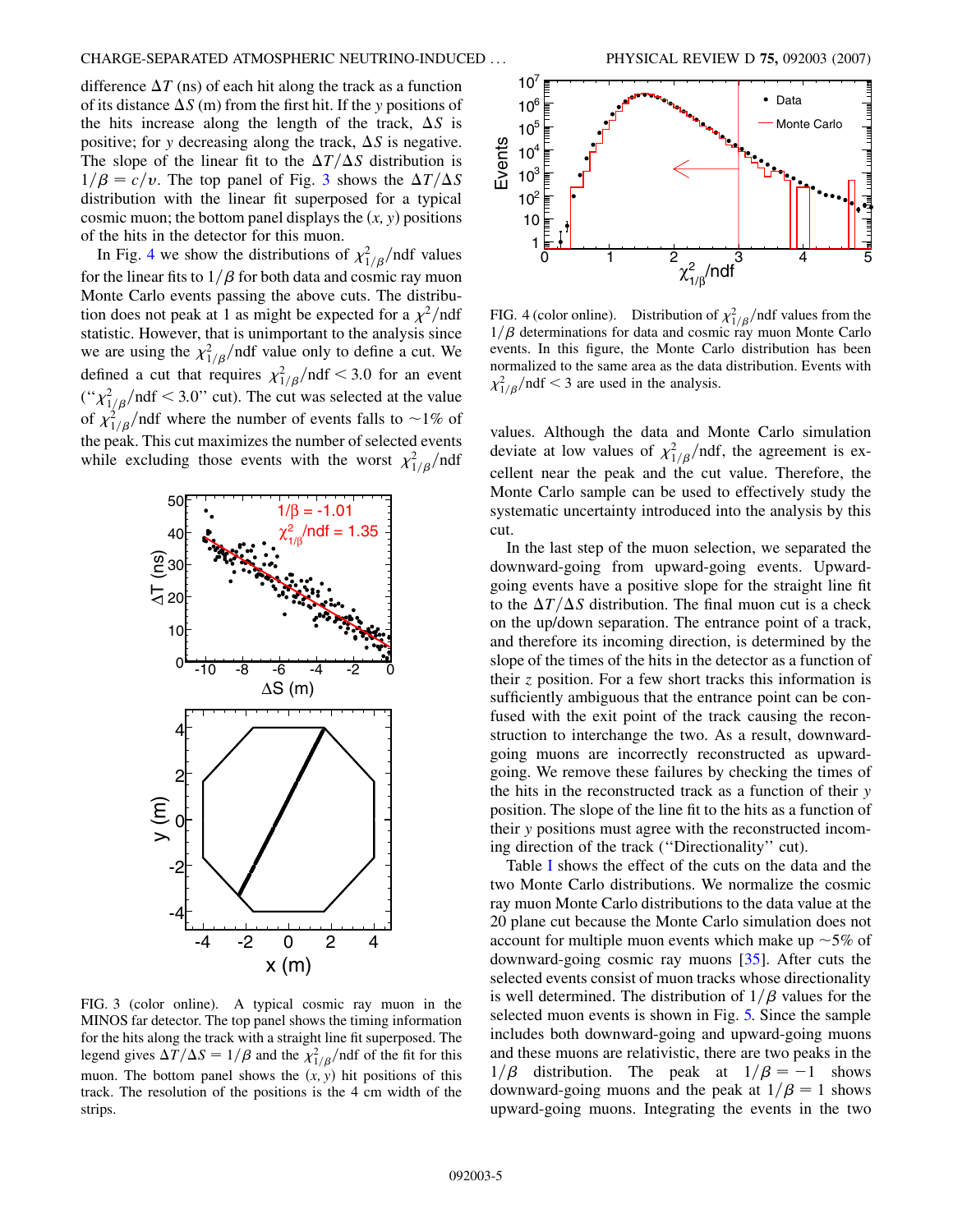<span id="page-6-0"></span>

| TABLE I. Effect of cuts on data and simulated samples. The fraction of the total events |  |  |  |  |  |  |  |
|-----------------------------------------------------------------------------------------|--|--|--|--|--|--|--|
| remaining is shown. $N$ gives the total number of events in each sample.                |  |  |  |  |  |  |  |

| Cut                                | Data<br>$N = 3.81 \times 10^{7}$ | $\mu$ MC<br>$N = 1.20 \times 10^6$ | $\nu$ -induced MC<br>$N = 6.47 \times 10^5$ |  |
|------------------------------------|----------------------------------|------------------------------------|---------------------------------------------|--|
| No cuts                            | 1.000                            | $\cdots$                           | 1.000                                       |  |
| No track                           | 0.800                            | $\cdots$                           | 0.862                                       |  |
| Multiples                          | 0.743                            | $\cdots$                           | 0.848                                       |  |
| 20 plane                           | 0.561                            | 0.561                              | 0.606                                       |  |
| $2.0 \text{ m}$ length             | 0.557                            | 0.557                              | 0.578                                       |  |
| Fiducial                           | 0.534                            | 0.538                              | 0.559                                       |  |
| $\chi^2_{fit}$ /ndf < 1.5          | 0.429                            | 0.447                              | 0.497                                       |  |
| Double-ended strips                | 0.429                            | 0.447                              | 0.497                                       |  |
| $\chi_{1/\beta}^2/{\rm ndf} < 3.0$ | 0.428                            | 0.447                              | 0.497                                       |  |
| Directionality                     | 0.428                            | 0.447                              | 0.478                                       |  |

peaks shows that the fraction of (upward-going muons)/ (downward-going muons)  $\sim 10^{-5}$ .

#### *2. Upward-going neutrino-induced muons*

As in previous experiments [\[4](#page-13-29)[,16\]](#page-13-9), we identify upwardgoing muons that enter the detector as neutrino-induced muons. Events in the range  $0.7 < 1/\beta < 1.3$  are included in our neutrino-induced muon data set. The cut was determined using downward-going cosmic ray muons. It was set as the  $1/\beta$  range that includes 99% of the events and which is centered on the peak. In the left panel of Fig. [6](#page-5-2) we show a well-characterized upward-going muon event. The right panel shows an event excluded by the  $1/\beta$  cut.

Table [II](#page-6-0) shows that our data sample includes 130 upward-going neutrino-induced muons in the range 0*:*7 *<*  $1/\beta$  < 1.3. In this table we also show the background from contained vertex interactions where the neutrino interacts close to the detector edge and cannot be separated from muons entering the detector. This background was estimated by calculating the rate of Monte Carlo atmospheric

<span id="page-6-1"></span>

FIG. 5 (color online). Distribution of  $1/\beta$  for upward-going neutrino-induced muons, with a peak at 1, and downward-going cosmic ray muons, with a peak at  $-1$ . The vertical lines at 0.7 and 1.3 bracket the events included in the upward-going muon sample.

neutrino events that interact inside the detector volume [\[17\]](#page-13-10). The background includes events that pass the cuts in Table [I](#page-5-0) and satisfy the upward-going selection cut. The Monte Carlo events were assumed to oscillate with the best-fit oscillation parameters from Super-Kamiokande [\[8\]](#page-13-5). The 20 plane cut has been shown to be effective at removing the background due to upward-going pions produced by downward-going cosmic ray muons interacting in the rock surrounding the detector.

#### *3. Horizontal muons*

In this analysis, we also include muons coming from along and slightly above the detector's horizon. The flat overburden of the Soudan site [[31](#page-13-24)] makes this search feasible. The slant depth of rock between the detector and the surface for incoming directions above the horizon increases approximately as  $\sec\theta$ , where  $\theta$  is the zenith angle. Only the highest energy cosmic ray muons ( $E_\mu$  > 100 TeV) have sufficient energy to penetrate the large column of rock present for muons coming from directions near the horizon. Since the intensity of cosmic ray muons falls as  $E^{-2.7}$ , very few cosmic ray muons survive to reach the detector, implying that muons from near the detector's

<span id="page-6-2"></span>

FIG. 6 (color online). Distributions of  $\Delta T/\Delta S$  as in Fig. [3.](#page-4-0) The left panel shows a typical upward-going muon and the right panel shows a muon excluded by the  $1/\beta$  cut from the upwardgoing sample.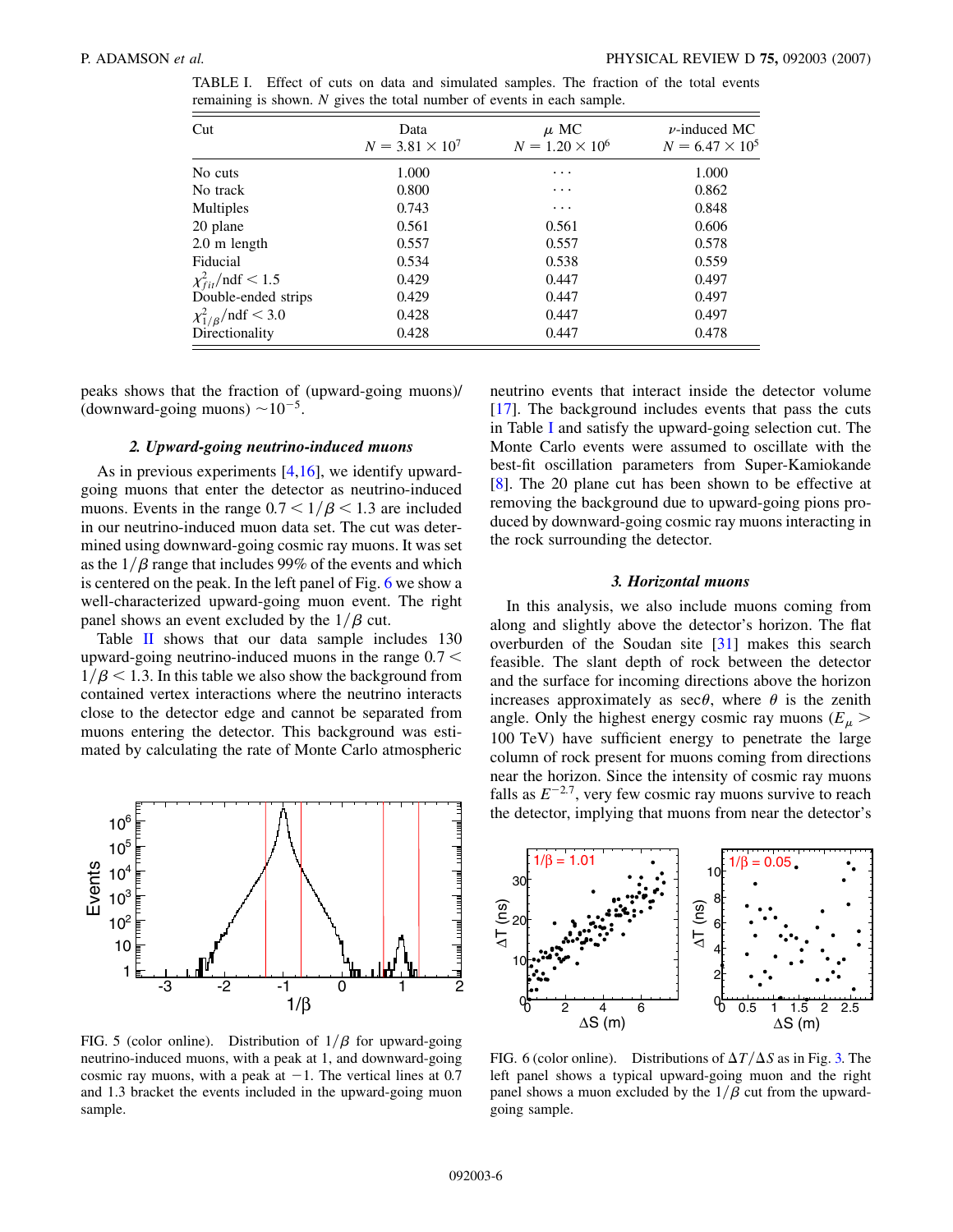TABLE II. Observed upward-going and horizontal muons. The background accounts for both contained vertex neutrino interactions and downward-going cosmic ray muons.

| Muon type    | Events | <b>Background</b> |              |  |  |
|--------------|--------|-------------------|--------------|--|--|
|              |        | Contained         | Cosmic $\mu$ |  |  |
| Upward-going | 130    | 4.2               | 0.0          |  |  |
| Horizontal   | 10     | 0.1               | 0.3          |  |  |

horizon are neutrino induced. These events are important to the analysis because they sample neutrino-induced muons with lower values of  $L/E$  than the upward-going muons. Equation [\(1\)](#page-1-4) shows that the average oscillation probability for these horizontal muons is lower than for upward-going neutrino-induced muons. Thus the horizontal muons add information important in determining the neutrino flux normalization, a parameter used in the oscillation analysis in Sec. IV C.

We require that the measured velocity of the downwardgoing muons be in the range  $-1.3 < 1/\beta < -0.7$ . To determine the maximum angle above the horizon from which we can distinguish horizontal muons from cosmic ray muons, we use the zenith angle distribution for all events shown in Fig. [7.](#page-6-1) The distribution is steeply falling for  $\cos \theta < 0.25$  but becomes approximately constant for  $\cos \theta \leq 0.1$ . The rate of neutrino-induced muons is expected to be approximately independent of  $\cos\theta$  [[32\]](#page-13-25). We select events with  $\cos \theta$  < 0.05 to minimize the background from cosmic ray muons. To estimate this background we fit an exponential to the distribution of Fig. [7](#page-6-1) for  $0.1 \le$  $\cos \theta \leq 0.2$ , a similar procedure to that used by Super-Kamiokande [\[4\]](#page-13-29). The exponential fit is shown in the figure; it has the form  $y = \exp(a + b \cos \theta)$ , where  $a = -3.59$ and  $b = 51.65$ . Figure [7](#page-6-1) shows that the background at

<span id="page-7-1"></span> $\cos \theta = 0.05$  is 0.3 events and is negligible for smaller values of  $\cos\theta$ .

In Table  $II$  we show that there are 10 horizontal neutrinoinduced muons in the data sample. The background shown includes both cosmic ray downward-going muons and the contained vertex events discussed previously.

#### **D. Charge-sign and momentum determination**

Previous oscillation analyses based on neutrino-induced muons have typically divided the event sample into through-going and stopping muons. The experiments that presented these analyses could only measure the muon momentum directly for stopping muons. Since the MINOS far detector is magnetized, we can measure the muon momentum and charge sign for both types of neutrino-induced muons.

To determine whether the charge and momentum of a neutrino-induced muon have been determined accurately, we have developed a criterion based on the measured curvature of the muon track. We first draw a straight line between the end points on the track and then use the deviations of the remaining track points from the line to form a  $\chi^2$  statistic,  $\chi^2_{\text{line}}$ /ndf. Large values of  $\chi^2_{\text{line}}$ /ndf indicate significant bending in the magnetic field which leads to a good determination of the charge sign and momentum.

We use our Monte Carlo simulation to set the value of  $\chi^2_{\text{line}}$ /ndf that selects neutrino-induced muons with good momentum and charge-sign determination. As a test of whether the  $\chi^2_{\text{line}}$ /ndf values are well simulated, we com-pare in Fig. [8](#page-6-2) the distributions of  $\chi^2_{\text{line}}$ /ndf for stopping muons in the cosmic ray data, in the cosmic ray muon Monte Carlo simulation, and in the neutrino-induced muon

<span id="page-7-0"></span>

FIG. 7 (color online). The  $\cos\theta$  distribution for all incoming muons. The data are fit to an exponential between  $0.1 \le \cos \theta \le$ 0*:*2 to estimate the background of cosmic ray muons in the horizontal neutrino-induced muon signal region. The fit is shown in the figure. As indicated, we select muons coming from directions with  $\cos \theta < 0.05$ .

<span id="page-7-2"></span>

FIG. 8 (color online). Comparison of the  $\chi^2_{\text{line}}$ /ndf distributions for stopping muons in the cosmic ray data (points), in the cosmic ray Monte Carlo simulation (boxes), and in the neutrinoinduced Monte Carlo simulation (line). The number of events in each bin for the cosmic ray Monte Carlo simulation is shown by the location of the center of the box for the bin, and the vertical extent of the box indicates the statistical uncertainty in the bin.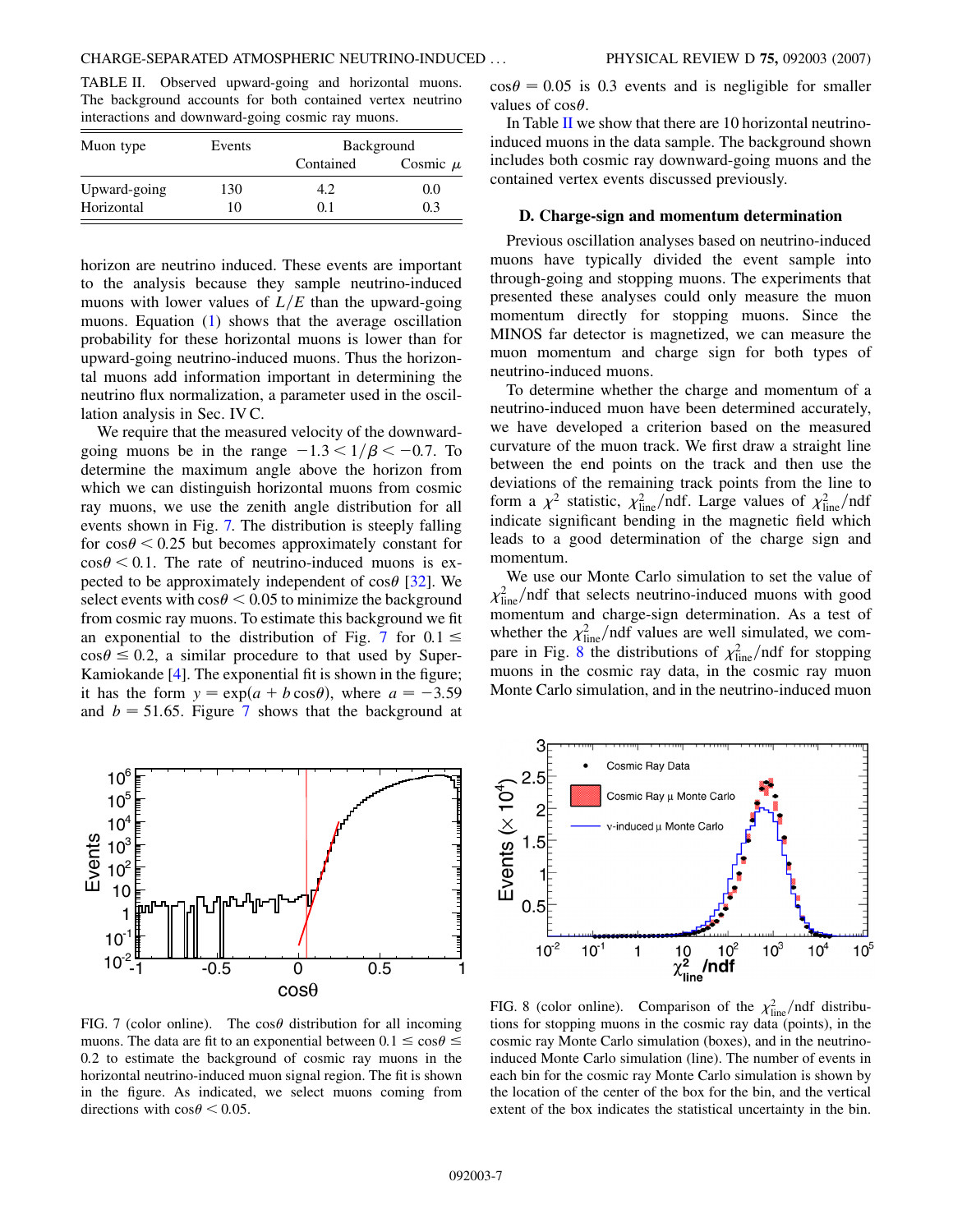<span id="page-8-0"></span>Monte Carlo simulation. The Monte Carlo distributions have been normalized to have the same number of events as in the data. Figure [8](#page-6-2) shows that the cosmic ray muon Monte Carlo simulation provides a high statistics match to the cosmic ray data. Since the stopping cosmic ray muons have energies *<*20 GeV, the maximum energy of a normally incident stopping muon, these low energy cosmic events provide a sample of muons with a distribution in energy similar to neutrino-induced muons. Also superposed on these distributions is that of the Monte Carlo neutrino-induced muons. This figure suggests that the neutrino-induced Monte Carlo simulation can be used to determine an appropriate value of  $\chi^2_{\text{line}}$  /ndf for selecting events with good charge-sign and momentum determination.

In Fig. [9](#page-7-0) we show the fraction of Monte Carlo neutrinoinduced muons with correct charge identification, or purity, as a function of  $\chi^2_{\text{line}}$ /ndf. The purity is approximately 97% at  $\chi^2_{\text{line}}/ndf = 10$  and rises to over 99% with increasing values of  $\chi^2_{\text{line}}$ /ndf. We identify muons with  $\chi^2_{\text{line}}$ /ndf > 10 as having good charge-sign and momentum determination; muons with  $\chi^2_{\text{line}}$  /ndf  $< 10$  are assumed to have poor charge-sign and momentum determination.

We further divided the Monte Carlo muons with  $\chi^2_{\text{line}}$ /ndf > 10 into two samples based on their momentum, a separation that roughly distinguishes muons whose parent neutrinos have a relatively large probability of oscillation from those with a lower probability. The ''low momentum" (*L*) sample includes muons with fit momentum,  $p_{\text{fit}}$ , in the range  $1 \leq p_{\text{fit}} < 10 \text{ GeV}/c$ . The "high momentum'' (*H*) sample includes muons in the range  $10 \le$  $p_{\text{fit}} < 100 \text{ GeV}/c$ . No muons with  $\chi^2_{\text{line}}/\text{ndf} > 10$  have  $p_{\text{fit}} > 100 \text{ GeV}/c$ . The muons with  $\chi^2_{\text{line}}/ndf < 10$  are in the ''unknown momentum'' (*U*) sample.

<span id="page-8-1"></span>

FIG. 9 (color online). Purity of the charge-sign determination for neutrino-induced muons as a function of  $\chi^2_{\text{line}}$ /ndf. Events with  $\chi^2_{\text{line}}$ /ndf > 10 have well-determined charge sign and momentum.

<span id="page-8-2"></span>

FIG. 10 (color online). Momentum resolution for Monte Carlo neutrino-induced muons as a function of  $\chi^2_{\text{line}}$  /ndf. The line at  $\chi^2_{\text{line}}$ /ndf = 10 shows the cut used in the analyses.

The quality of the momentum determination can be deduced from the Monte Carlo simulation using the r.m.s. momentum resolution,  $(\Delta p/p)$  =  $\sqrt{\langle (p_{\text{truth}} - p_{\text{fit}})^2 / p_{\text{truth}}^2 \rangle}$ , where  $p_{\text{truth}}$  is the known momen-tum of the muons. In Fig. [10](#page-7-1) we show  $\Delta p/p$ , as a function of  $\chi^2_{\text{line}}$ /ndf for the low momentum and high momentum samples. The low momentum Monte Carlo muons have a momentum resolution of less than 50% at  $\chi^2_{\text{line}}/\text{ndf} = 10$ and the resolution decreases to 10% with increasing values of  $\chi^2_{\text{line}}$ /ndf. For the high momentum muons the momentum resolution is less than 30% at  $\chi^2_{\text{line}}/ndf = 10$  and it decreases to 10% as  $\chi^2_{\text{line}}$ /ndf increases.



FIG. 11. Distribution of energies for neutrinos producing neutrino-induced muons observed in the MINOS detector as determined by the Monte Carlo simulation. The neutrinos producing low momentum muons are shown by the solid line, those producing high momentum muons are shown by the dashed line, and those producing unknown momentum muons are shown by open circles. Neutrinos producing muons detected by MINOS have energies  $\geq 2$  GeV.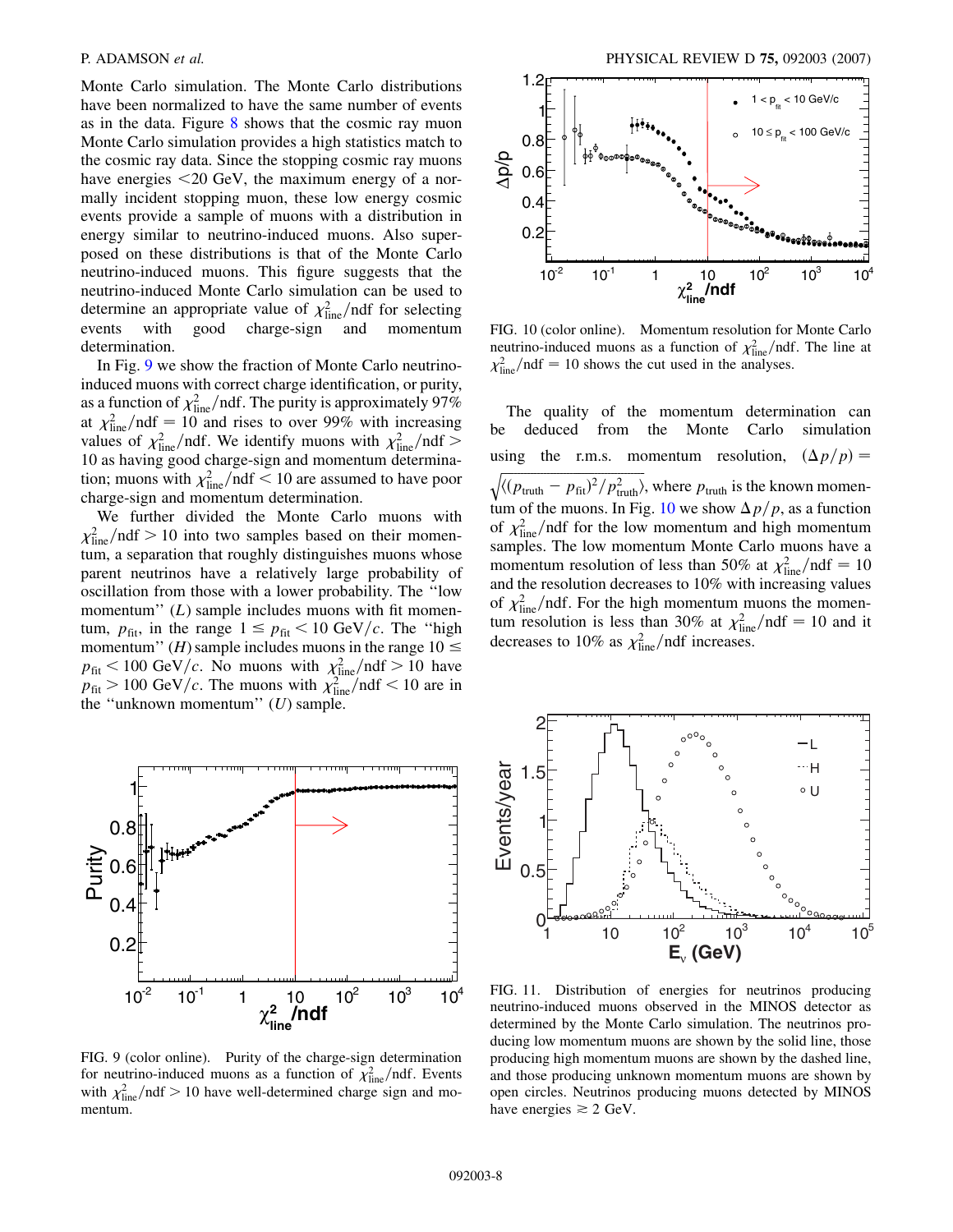<span id="page-9-0"></span>

FIG. 12 (color online). Comparison of the  $\chi^2_{\text{line}}$ /ndf distributions for neutrino-induced muon data and unoscillated Monte Carlo simulation.

Figure [11](#page-7-2) shows the distributions of parent neutrino energies for the low momentum, high momentum, and unknown momentum muons as determined by the Monte Carlo simulation. The neutrinos producing low momentum muons have energies that peak near 10 GeV. The high momentum muons are produced by neutrinos with energies that peak near 50 GeV. The unknown momentum muons are produced by even higher energy neutrinos, with a peak energy near 250 GeV. Comparing the peak energies of the various neutrino distributions, we see from Eq.  $(1)$  $(1)$  that the low momentum muons are those that are expected to show the strongest oscillation signal, a result also seen in Fig. [2.](#page-3-0)

In Fig. [12](#page-8-0) we show the distributions of  $\chi^2_{\text{line}}$  /ndf for the selected neutrino-induced muons from the data and unoscillated Monte Carlo simulation normalized by live time. The muons with  $\chi_{\text{line}}^2/\text{ndf} < 10$  are from high energy neutrinos and are not expected to show a strong oscillation signal. Those muons with  $\chi^2_{\text{line}}/ndf > 10$  are from lower

TABLE III. Momentum and charge sign of selected neutrinoinduced muons. The calculated background is shown as well as the Monte Carlo expectation in the absence of oscillations.

| $p_{\text{fit}}$ (GeV) | Data | Background | MC   |
|------------------------|------|------------|------|
|                        |      | $\mu^-$    |      |
| $1-10(L)$              | 21   | 2.2        | 37.5 |
| $10-100$ ( <i>H</i> )  | 20   | 0.2        | 17.5 |
|                        |      | $\mu^+$    |      |
| $1-10(L)$              | 16   | 1.3        | 19.3 |
| $10-100$ ( <i>H</i> )  | 13   | 0.2        | 8.6  |
|                        |      | U          |      |
| Unknown $(U)$          | 70   | 0.7        | 76.5 |



p<sub>fit</sub> (GeV/c) FIG. 13 (color online). Distribution of fit momenta for events

in the combined low momentum and high momentum data samples. The Monte Carlo expectation for no oscillations is shown by the solid line. The unknown momentum muons are not included in this figure.

energy neutrinos, a sample expected to show an oscillation signal.

The results of applying the  $\chi^2_{\text{line}}$  /ndf cut to the sample of 140 neutrino-induced muons are given in Table [III.](#page-8-1) In this table, the events with  $\chi^2_{\text{line}}/ndf > 10$  have been further separated by charge identification and momentum. The calculated background contribution is shown as well as the Monte Carlo expectation in the absence of oscillations. Figure [13](#page-8-2) shows the fit momentum distributions for data and unoscillated Monte Carlo simulation using the combined low momentum and high momentum muon samples. The unknown momentum muons are not included in this figure. The first bin in Fig. [13](#page-8-2) shows a deficit of events in the data relative to Monte Carlo expectation without oscillations (cf. Fig. [2](#page-3-0)).

#### **IV. OSCILLATION ANALYSIS**

After first discussing the systematic uncertainties associated with the analysis procedure, we test the neutrinoinduced muons in Table [III](#page-8-1) for evidence of neutrino oscillations.

#### **A. Systematic uncertainties**

There are several sources of systematic uncertainty in this analysis. These are due to both the event reconstruction and the physics modeling. These uncertainties are summarized in Table [IV.](#page-9-0)

<span id="page-9-1"></span>The sources of systematic uncertainty related to reconstruction are those associated with the data selection cuts (1)  $\chi^2_{\text{fit}}/\text{ndf}$ , (2)  $\chi^2_{1/\beta}/\text{ndf}$ , and (3)  $\chi^2_{\text{line}}/\text{ndf}$ , where the numbers refer to Table [IV.](#page-9-0) The systematic uncertainties for these cuts were all computed in a similar manner. For example, we computed the systematic uncertainty on  $\chi^2_{1/\beta}$ /ndf by establishing that the cut value of  $\chi^2_{1/\beta}$ /ndf = 3 selects 98.9% of events seen in Fig. [4.](#page-4-1) We divided the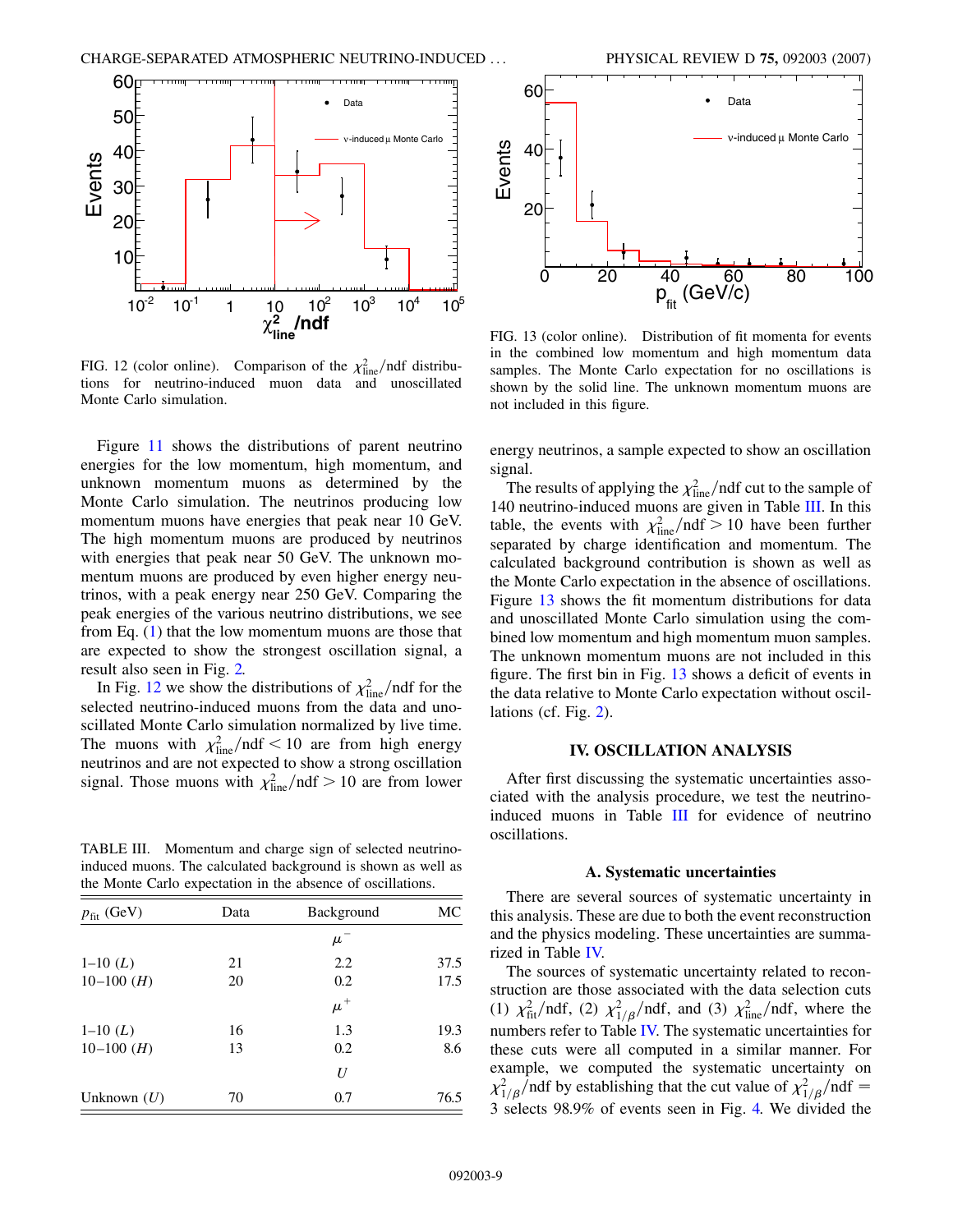TABLE IV. Sources of systematic uncertainty in the low-tohigh momentum event ratio R.

| Source                                                      | $\sigma$ | $\Delta {\cal R}_k$  |
|-------------------------------------------------------------|----------|----------------------|
| Reconstruction systematics:                                 |          |                      |
| (1) $\chi^2_{\text{fit}}$ /ndf < 1.5                        | 0.01     | $< 5 \times 10^{-4}$ |
| (2) $\chi^2_{1/\beta}/\text{ndf} < 3.0$                     | 0.01     | $< 1 \times 10^{-4}$ |
| (3) $\chi^2_{\text{line}}/ndf < 10$                         | 0.27     | 0.02                 |
| Model systematics:                                          |          |                      |
| (4) Normalization                                           | 0.15     | $< 1 \times 10^{-4}$ |
| (5) Spectral index                                          | 0.03     | 0.08                 |
| (6) Cross section ( $E < 30$ GeV)                           | 0.07     | 0.03                 |
| (7) Cross section $(E > 30 \text{ GeV})$                    | 0.02     | 0.01                 |
| $\Delta \mathcal{R} = \sqrt{\sum} (\Delta \mathcal{R}_k)^2$ |          | 0.09                 |

<span id="page-10-0"></span>total Monte Carlo data set into 12 subsamples of 20 000 events each. For each subsample we found the value of  $\chi_{1/\beta}^2$ /ndf that accepts 98.9% of the events. The variance in these values of  $\chi^2_{1/\beta}$ /ndf divided by the nominal value of the  $\chi^2_{1/\beta}$ /ndf cut is the  $1\sigma$  uncertainty given in Table [IV.](#page-9-0) The  $1\sigma$  values for the uncertainties in  $\chi^2_{\text{fit}}/ndf$  and  $\chi^2_{\text{line}}$ /ndf were computed in a similar manner.

The first source of systematic uncertainty in the physics modeling is the (4) overall normalization of the calculated neutrino flux. Uncertainties in the primary cosmic ray fluxes and the hadronic production are the main contributors to the overall uncertainty in the normalization. Combining these sources gives an uncertainty in the flux normalization of 15% [[36](#page-13-30)]. There are three sources of systematic uncertainty in the ratio of the number of muons induced by low energy neutrinos to those induced by high energy neutrinos. One contribution comes from (5) the uncertainty in the spectral index of the atmospheric neutrino energy spectrum. The neutrino flux is proportional to  $E_{\nu}^{-(\gamma+1)}$ , with the value of the spectral index,  $\gamma = 1.7 \pm$ 0*:*05 [[35](#page-13-28)], a 3% uncertainty in the spectral index. The uncertainties in the cross sections for neutrinos and antineutrinos are energy dependent, with much larger uncertainties for neutrinos with energies *<*30 GeV than for those with energies *>*30 GeV [[10](#page-13-2)]. This difference in the uncertainties leads to a natural breakpoint in the specification of systematic uncertainties in the cross sections for the parent neutrino interactions. With this division the uncertainties in the neutrino and antineutrino cross sections contribute 7% [[37](#page-13-31)] to the uncertainty in the rate of muons coming from neutrinos with energies *<*30 GeV (6) and 2% [\[10\]](#page-13-2) for muons coming from neutrinos with energies *>*30 GeV (7).

#### **B. Low-to-high and unknown momentum event ratio**

One way to look for evidence of neutrino oscillations in the neutrino-induced muons is to take the ratio of the number of low momentum muons, which are more likely <span id="page-10-1"></span>to show an oscillation signal, to the sum of the number of high momentum and unknown momentum muons, which are less likely, and compare this ratio with its Monte Carlo expectation including backgrounds. In the data, this ratio is given by

$$
R_{L/H+U}^{\text{data}} = \sum_{L} (N_{\mu^{-}} + N_{\mu^{+}}) / \sum_{H+U} (N_{\mu^{-}} + N_{\mu^{+}}), \qquad (2)
$$

where  $N_{\mu}$ - is the number of  $\mu$ <sup>-</sup> observed in a bin and  $N_{\mu}$ <sup>+</sup> is the number of  $\mu^+$  observed in a bin. The sum over L includes events in the range  $1 < p_{fit} < 10 \text{ GeV}/c$ , and the sum over  $(H + U)$  includes the remaining high momentum and unknown momentum events. In the Monte Carlo simulation, a similar ratio,  $R_{L/H+U}^{\text{MC}}$ , is defined. In the absence of oscillations, the ratio of these two quantities,  $R$ , will be consistent with unity; if an oscillation signal is present, R will be less than unity.

We computed the systematic uncertainty in this ratio with our Monte Carlo simulation by varying the value of each of the parameters in Table [IV](#page-9-0) by  $\pm 1\sigma$  from the values used in the analysis. The change in the Monte Carlo ratio resulting from the variation in each parameter,  $\Delta \mathcal{R}_k$ , was assumed to be the uncertainty in the ratio. The total uncertainty in  $\Delta \mathcal{R}$  was found by adding the uncertainties from the individual parameters in quadrature.

As the reconstruction uncertainties are based on how different the cut efficiencies are for data and Monte Carlo simulation, we determined how the value of those selection criteria affected the ratio by varying the value of the cuts. Varying  $\chi^2_{\text{fit}}$ /ndf between 1.485 and 1.515 gives  $\Delta \mathcal{R}_1$  <  $5 \times 10^{-4}$ . The value  $\Delta R_2 < 1 \times 10^{-4}$  is as expected from Fig. [4.](#page-4-1) Changing the value of  $\chi^2_{\text{line}}$ /ndf between 7.3 and 12.7 shows that  $\Delta R_3 = \pm 0.02$ . The flux normalization simply scales the number of low momentum, high momentum, and unknown momentum muons by a constant so this uncertainty cancels in the ratio. Varying the spectral index by  $\pm 3\%$  alters the relative numbers of low momentum to high momentum and unknown momentum muons which leads to  $\Delta \mathcal{R}_5 = \pm 0.08$ . Varying the cross section for neutrinos with  $E < 30$  GeV by  $\pm 7\%$  gives  $\Delta \mathcal{R}_6 =$  $\pm 0.03$ . A variation of  $\pm 2\%$  in the cross section for neutrino interactions with  $E > 30$  GeV gives  $\Delta \mathcal{R}_7 = \pm 0.01$ . Adding these uncertainties in quadrature gives the total systematic uncertainty,  $\Delta \mathcal{R} = 0.09$ . These results are given in Table [IV.](#page-9-0)

<span id="page-10-2"></span>From Tables [III](#page-8-1) and [IV](#page-9-0) we find

$$
\mathcal{R} = \frac{R_{L/H+U}^{\text{data}}}{R_{L/H+U}^{\text{MC}}} = 0.65^{+0.15}_{-0.12} \text{(stat)} \pm 0.09 \text{(syst)}.
$$
 (3)

The upper and lower limits on the data event rate ratio are estimated accounting for the Poisson fluctuations in the numerator and denominator [\[38](#page-13-32)]. The ranges quoted are calculated to give coverage at 68% C.L. Adding the upper statistical and systematic uncertainties in quadrature, the upper uncertainty is  $+0.17$  which results in a value for  $\mathcal{R}$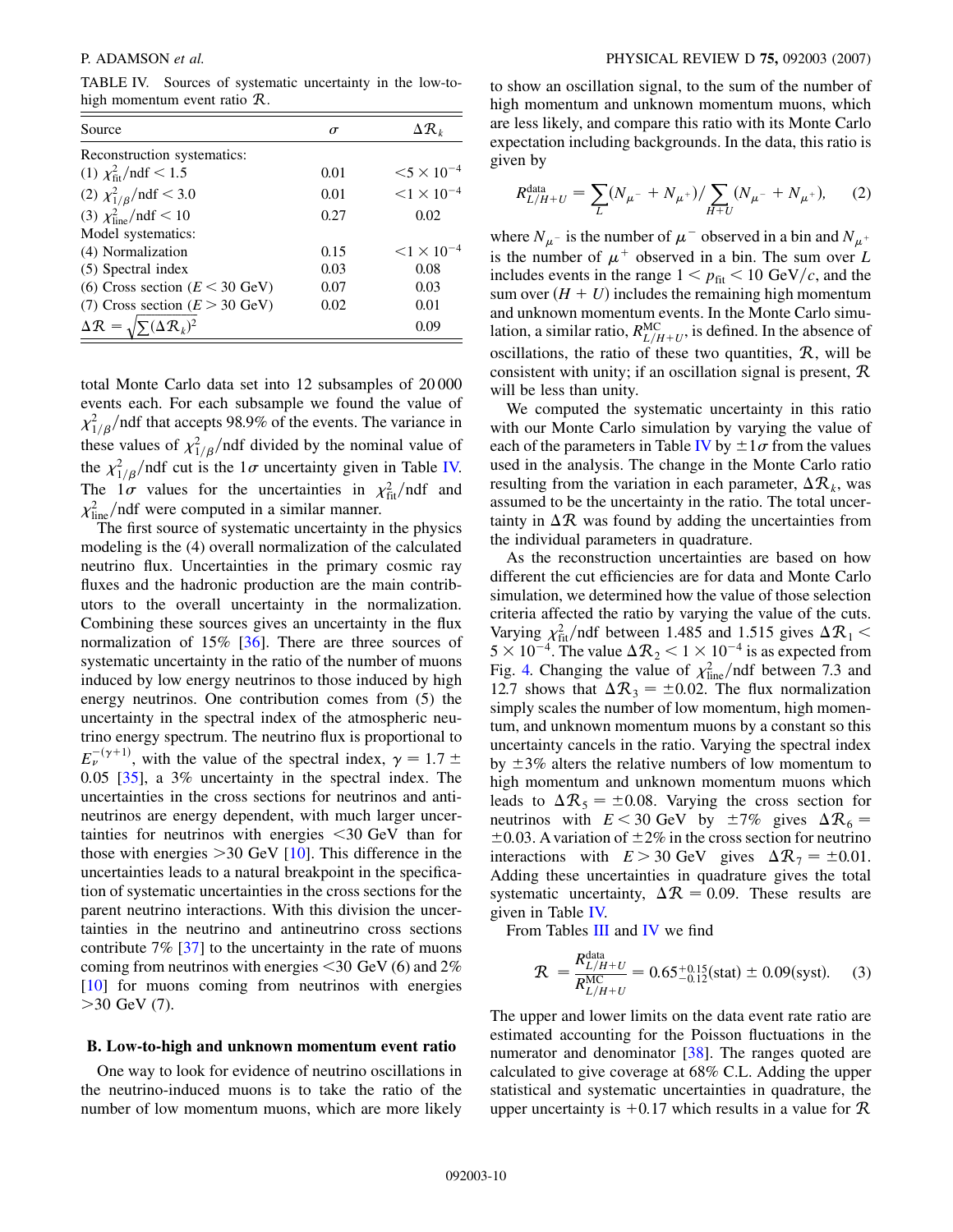that differs from the no oscillation expectation of unity by  $2.0\sigma$ . This result is consistent with neutrino oscillations.

#### **C. Oscillation fit**

In the following section we test the significance of the neutrino disappearance suggested by the value of  $\mathcal R$  in Eq. ([3](#page-9-1)) by fitting for the oscillation parameters  $\sin^2 2\theta_{23}$ and  $\Delta m_{23}^2$ .

#### *1. Method*

We used the data and Monte Carlo samples from Table [III](#page-8-1) for the oscillation fit. We first divided the momentum-separated muons  $(L, H, U)$  into three  $\cos\theta$  $\text{bins: } -1.0 < \cos \theta < -0.6, \quad -0.6 < \cos \theta < -0.2, \quad \text{and}$  $-0.2 < \cos\theta < 0.05$ . To find the oscillation parameters  $(\sin^2 2\theta_{23}, \Delta m_{23}^2)$ , we compared the data and Monte Carlo simulation with the  $\chi^2$  statistic,

$$
\chi^{2} = 2 \sum_{i=1}^{9} \left( N_{i}^{\text{MC}} - N_{i}^{\text{D}} + N_{i}^{\text{D}} \ln \frac{N_{i}^{\text{D}}}{N_{i}^{\text{MC}}} \right) + \sum_{k=1}^{7} \frac{\epsilon_{k}^{2}}{\sigma_{k}^{2}}.
$$
 (4)

The first sum is the  $\chi^2$  for Poisson distributed data [\[39\]](#page-13-33). The number of data events seen in bin *i* is  $N_i^D$  and the number of events predicted in bin *i* by the Monte Carlo simulation is  $N_i^{\text{MC}}$ . The parameters  $\epsilon_k$  in the second sum account for the systematic uncertainties described in Sec. IVA. The  $\epsilon_k$  are included in the fit as penalty terms and allow the fit to adjust the predicted number of muons in each bin *i* based on the systematic uncertainties. The  $\epsilon_k$  are assumed to be Gaussian distributed with a mean of 0 so that excursions of the fit values from the expected values contribute an amount  $\epsilon_k^2 / \sigma_k^2$  to the  $\chi^2$  statistic, where the  $\sigma_k$ are given in Table [IV.](#page-9-0)

The  $N_i^{\text{MC}}$  depend on the effects of neutrino oscillations, the systematic uncertainties due to the reconstruction and input physics model, and the background present for bin *i*. We define the expected number of muons in bin *i* as  $N_i^{\text{MC}} = N_i^{\text{MC}}(\sin^2 2\theta_{23}, \Delta m_{23}^2, \vec{\epsilon}) + N_i^{\text{BG}}$ . The background events due to neutrino interactions inside the detector,  $N_i^{BG}$ , have been oscillated with the best-fit Super-Kamiokande parameters and  $\vec{\epsilon} = (\epsilon_1, \ldots, \epsilon_7)$  correspond to the uncertainties listed in Table [IV.](#page-9-0) We calculated the values of  $\chi^2$  at each point on a grid in  $(\sin^2 2\theta_{23}, \Delta m_{23}^2)$ space. The fit varied the  $\epsilon_k$  at each point to find the minimum  $\chi^2$  [\[40\]](#page-13-34) in Eq. [\(4\)](#page-10-0) [[8\]](#page-13-5).

#### *2. Results of oscillation fit*

The best fit in the physical region is found at  $\sin^2 2\theta_{23} = 1$  and  $\Delta m_{23}^2 = 0.93 \times 10^{-3}$  eV<sup>2</sup> with  $\chi^2/\text{ndf} = 5.9/7$ . The values of the  $\epsilon_k$  were all found to be less than  $1\sigma_k$ . The results of the fit are shown in Fig. [14](#page-10-1), where the best fit to the data in the physical region (solid line), the Monte Carlo prediction for the null oscillation hypothesis (dotted line), and the prediction derived from the MINOS result with the NuMI neutrino beam (dashed line) [\[19\]](#page-13-12) are

<span id="page-11-0"></span>

<span id="page-11-1"></span>FIG. 14 (color online). The intensity of neutrino-induced muons as a function of  $\cos\theta$ . The data are shown by the points, the best fit is shown by the solid line, and the null oscillation hypothesis is shown by the dotted line. The prediction using the MINOS result with the NuMI neutrino beam is shown by the dashed line. The top left panel shows the events with  $1 < p_{\text{fit}} <$ 10 GeV/c (*L*), the top right shows the events with  $10 \le p_{\text{fit}} <$ 100 GeV/ $c$  (*H*), and the bottom left shows events with unknown momentum (*U*).

superposed onto the observed intensity of neutrino-induced muons. For the results from the null oscillation hypothesis and the MINOS beam analysis, we varied the  $\epsilon_k$  to mini-mize Eq. [\(4](#page-10-0)) at the fixed values of  $\sin^2 2\theta_{23}$  and  $\Delta m_{23}^2$ .

Figure [15](#page-10-2) shows the 68% and 90% confidence intervals for the oscillation parameter fit. The points within the 68% contour have a difference in  $\chi^2$  with the best-fit point,  $\Delta \chi^2$ , of less than 2.3. The points within the 90% contour have  $\Delta \chi^2$  < 4.61. The null oscillation hypothesis has  $\Delta \chi^2$  = 5*:*5 and is excluded at the 94% confidence level. Also shown in Fig. [15](#page-10-2) is the 90% confidence interval for the MINOS contained vertex analysis [[17](#page-13-10)] based on the first



FIG. 15 (color online). The 68% (dotted line) and 90% (solid line) confidence intervals for the oscillation parameter fit. The best-fit point is indicated by the star. Also shown is the 90% confidence interval for the MINOS contained vertex analysis (dashed line) based on the first 418 days of data taking with the far detector.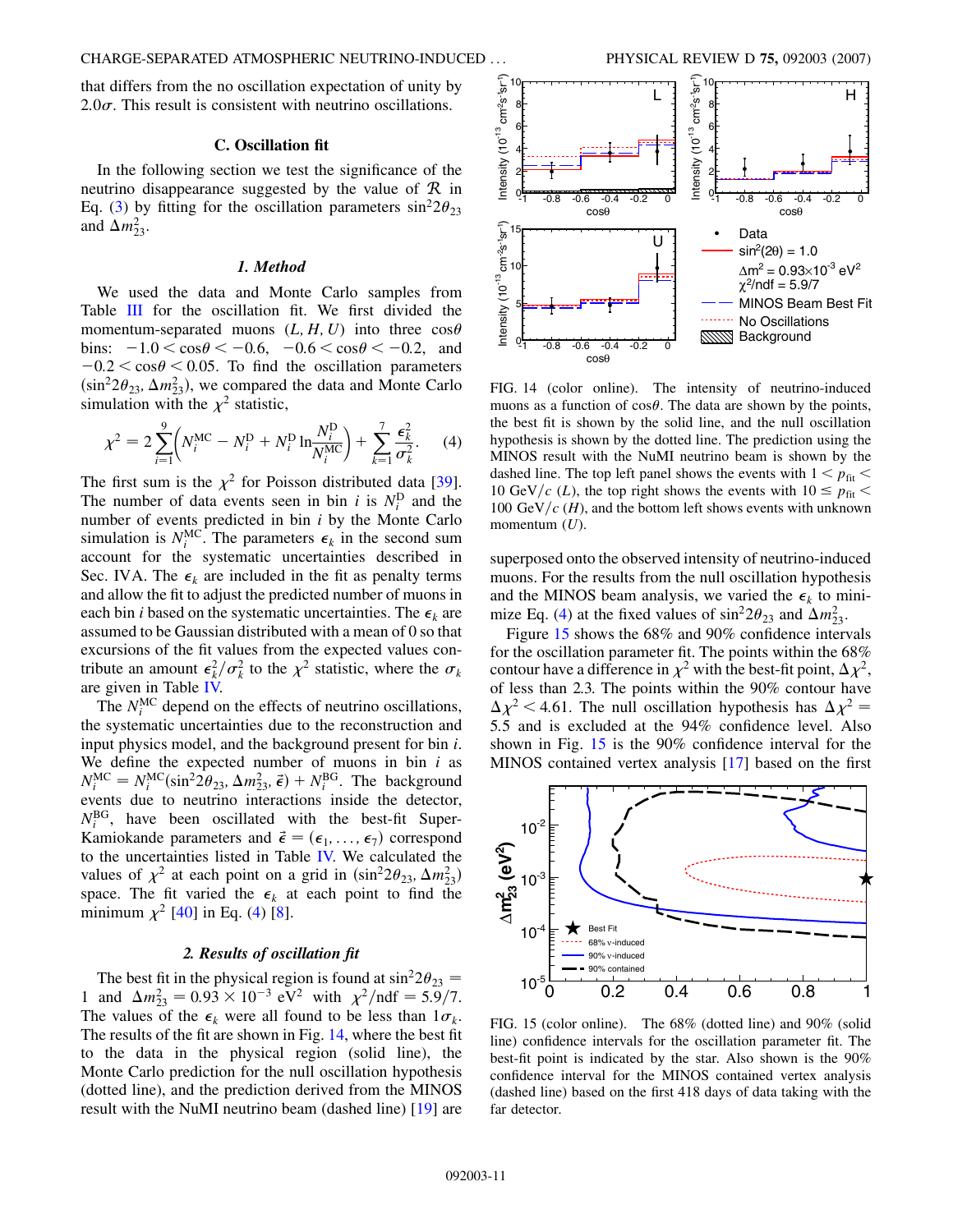418 days of data taking with the far detector. The results of these two analyses are consistent.

# **V. TESTS OF** *CPT* **CONSERVATION**

To probe *CPT* conservation with MINOS data, we use two tests. After discussing the systematic uncertainties, we first compare the strength of the oscillation signals for the neutrino-induced  $\mu^-$  and  $\mu^+$  samples individually. Second, we divide the charge-separated muons into low and high momentum samples and further test for differing rates of neutrino disappearance. We show that this second test is the one that minimizes systematic uncertainties.

#### **A. Systematic uncertainties**

<span id="page-12-1"></span>Here we discuss the additional sources of systematic uncertainties associated with the *CPT* analysis. One additional source of systematic uncertainty is due to misidentified charge sign or the charge purity of the data sample. We determined the charge purity systematic by comparing the underground cosmic ray muon charge ratio for events passing the  $\chi^2_{\text{line}}$ /ndf cut with the charge ratio found by MINOS,  $N_{\mu^+}/N_{\mu^-} = 1.371$  [[34](#page-13-27)]. For this comparison we divided the cosmic ray muons into two data samples, one with muons having momenta  $\langle 30 \text{ GeV}/c \rangle$  and the other with momenta in the range  $30-100 \text{ GeV}/c$ . For cosmic ray muons in the lower momentum sample, we calculated the difference in the charge ratio to be 0.047, a difference that can be attributed to an impurity of 5%. For cosmic ray muons in the high momentum sample, we calculated the difference in the charge ratio to be 0.12, which can be attributed to an impurity of 14%. By taking a weighted average of these impurities, where the weights are given by the number of neutrino-induced muons in each momentum range, we calculated the impurity in the neutrino-induced muon data to be 6%. Using similar methods we found the weighted average impurity for the neutrino-induced Monte Carlo events to be 1%. These weighted impurities are given in Table  $V(4)$  $V(4)$ .

<span id="page-12-0"></span>There are also additional sources of systematic uncertainty due to the physics model. These arise from uncertainties in the ratios of the  $\bar{\nu}_{\mu}$  cross section,  $\sigma_{\bar{\nu}_{\mu}}$ , to the  $\nu_{\mu}$ cross section,  $\sigma_{\nu_\mu}$ , and we estimate the uncertainties to be 9% [[37\]](#page-13-31) for energies *<*30 GeV (9) and 2% [\[41\]](#page-13-35) for energies *>*30 GeV (10). The uncertainty in the ratio of the number of  $\nu_{\mu}$  to  $\bar{\nu}_{\mu}$  (11) is 1% [\[36\]](#page-13-30).

#### **B. Charge-separated event ratio**

Our first test of *CPT* conservation comes from the comparison of the ratio of the total number of  $\mu^-$  events to  $\mu^+$  events in the data and the Monte Carlo simulation including backgrounds. In the data, this ratio of chargeseparated muons is given by

TABLE V. Sources of systematic uncertainty considered and their effects on the ratio  $\hat{R}_{CPT}$ .

| Source                                                                              | $\sigma$     | $(\Delta \bar{R}_{CPT})_k$         |
|-------------------------------------------------------------------------------------|--------------|------------------------------------|
| Reconstruction systematics:                                                         |              |                                    |
| (1) $\chi^2_{\text{fit}}$ /ndf < 1.5                                                | 0.01         | $< 5 \times 10^{-4}$               |
| (2) $\chi^2_{1/\beta}/\text{ndf} < 3.0$                                             | 0.01         | $< 1 \times 10^{-4}$               |
| (3) $\chi^2_{\text{line}}/ndf < 10$                                                 | 0.27         | $< 5 \times 10^{-3}$               |
| $(4)$ Charge purity (data, MC)                                                      | (0.06, 0.01) | $+0.07$                            |
| Model systematics:                                                                  |              |                                    |
| (5) Normalization                                                                   | 0.15         | $\leq$ 1 $\times$ 10 <sup>-4</sup> |
| (6) Spectral index                                                                  | 0.03         | $< 1 \times 10^{-4}$               |
| (7) Cross section ( $E < 30$ GeV)                                                   | 0.07         | $< 5 \times 10^{-3}$               |
| (8) Cross section $(E > 30 \text{ GeV})$                                            | 0.02         | $< 5 \times 10^{-3}$               |
| (9) $\sigma_{\bar{\nu}_{\mu}}/\sigma_{\nu_{\mu}}$ ( <i>E</i> < 30 GeV)              | 0.09         | 0.04                               |
| (10) $\sigma_{\bar{\nu}_\mu}/\sigma_{\nu_\mu}$ ( <i>E</i> > 30 GeV)                 | 0.02         | $< 5 \times 10^{-3}$               |
| (11) $\nu_{\mu}/\bar{\nu}_{\mu}$                                                    | 0.01         | 0.01                               |
| $\Delta \hat{\mathcal{R}}_{CPT} = \sqrt{\sum} (\Delta \hat{\mathcal{R}}_{CPT})_k^2$ |              | $-0.04, +0.08$                     |

$$
R_{\mu^{-}/\mu^{+}}^{\text{data}} = \sum (N_{\mu^{-}}) / \sum (N_{\mu^{+}}). \tag{5}
$$

The Monte Carlo ratio is defined in a similar way. If the  $\nu_{\mu}$ oscillate with the same parameters as the  $\bar{\nu}_{\mu}$  then the ratio of the data and Monte Carlo ratios,  $\hat{\mathcal{R}}_{CPT}$ , will be consistent with unity. The systematic uncertainties in  $\hat{\mathcal{R}}_{CPT}$  are shown in Table [V.](#page-11-0) This table shows how changes in the default parameters corresponding to the sources of systematic uncertainty change the value of  $\hat{\mathcal{R}}_{CPT}$ . The main contributions to the uncertainty in  $\hat{R}_{CPT}$  are the purity, the cross section ratio for neutrinos with energies <30 GeV, and the ratio of  $\nu_{\mu}/\bar{\nu}_{\mu}$ . Since the ratio in Eq. ([5](#page-11-1)) is greater than 1, more negative than positive muons will be misidentified and the measured charge ratio decreases towards unity. Consequently, charge misidentification leads to a one-sided (positive) error on the measured charge ratio. The uncertainty due to the impurity is  $(\Delta \hat{R}_{CPT})_4 = 0.07$ . The cross section ratio for neutrinos with energies <30 GeV changes the ratio by  $(\Delta \hat{R}_{CPT})_9 =$  $\pm 0.04$ . The uncertainty in the ratio of the number of  $\nu_{\mu}$  to  $\bar{\nu}_{\mu}$  corresponds to  $(\Delta \hat{R}_{CPT})_{11} = \pm 0.01$ . We find from Tables [III](#page-8-1) and [V](#page-11-0)

$$
\hat{\mathcal{R}}_{CPT} = \frac{R_{\mu^{-}/\mu^{+}}^{\text{data}}}{R_{\mu^{-}/\mu^{+}}^{\text{MC}}} = 0.72^{+0.24}_{-0.18} \text{(stat)}^{+0.08}_{-0.04} \text{(syst)}, \quad (6)
$$

where the statistical uncertainties were calculated using the method for Eq. [\(3\)](#page-9-1). This value of  $\hat{\mathcal{R}}_{CPT}$  is consistent with *CPT* conservation.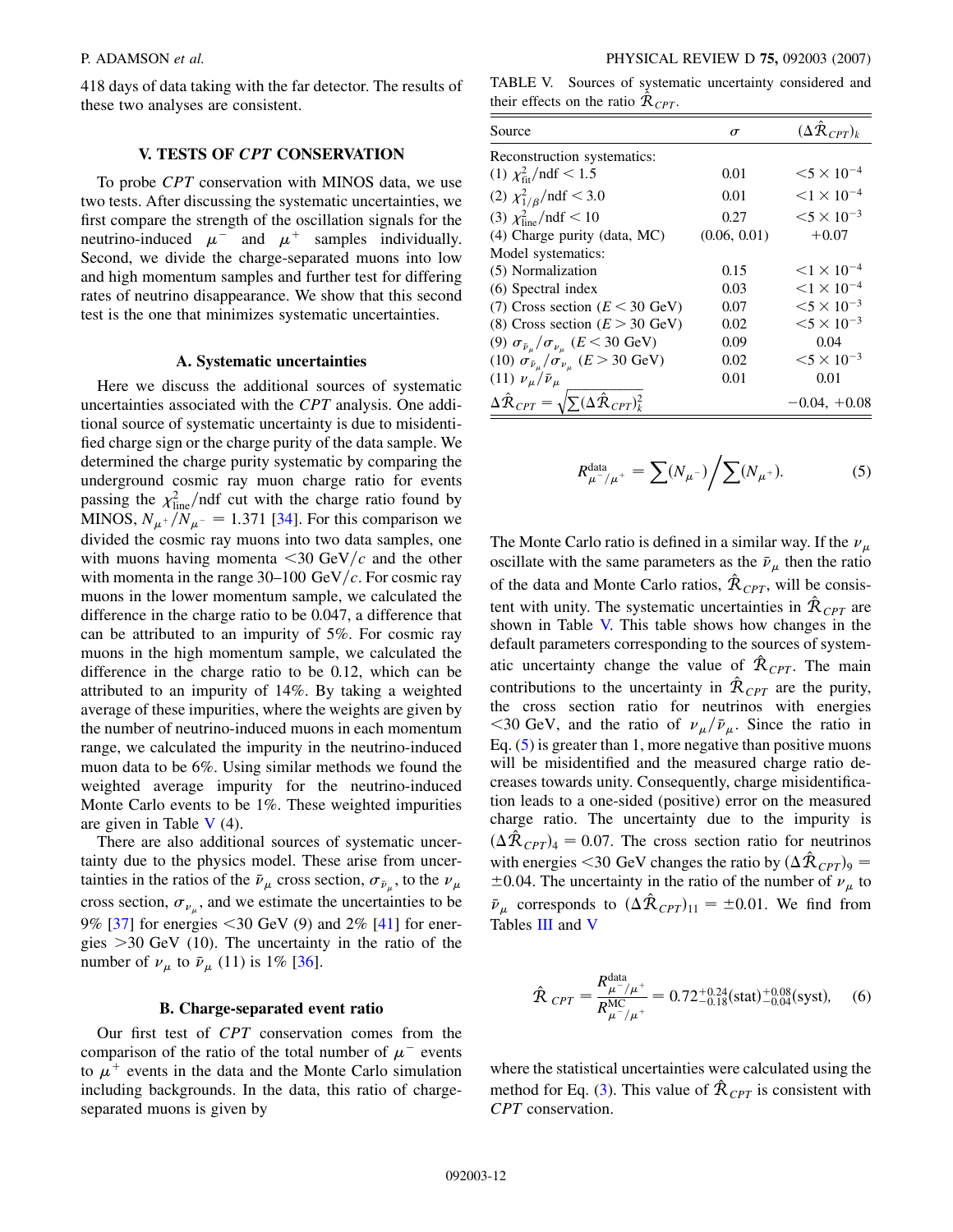### **C. Charge-separated, low-to-high momentum event ratio**

Our second test of *CPT* conservation is based on the charge-separated ratios of low momentum to high momentum events compared to the Monte Carlo expectation including backgrounds. First we define ratios of data to Monte Carlo expectation for the  $\nu_{\mu}$  and  $\bar{\nu}_{\mu}$  individually,

$$
\mathcal{R}_{-} = \left(\frac{R_{L/H}^{\text{data}}}{R_{L/H}^{\text{MC}}}\right)_{\mu^{-}} = 0.49^{+0.20}_{-0.14} \text{(stat)} \pm 0.07 \text{(syst)} \quad (7)
$$

<span id="page-13-0"></span>and

$$
\mathcal{R}_{+} = \left(\frac{R_{L/H}^{\text{data}}}{R_{L/H}^{\text{MC}}}\right)_{\mu^{+}} = 0.55^{+0.30}_{-0.19} \text{(stat)} \pm 0.07 \text{(syst)}. \quad (8)
$$

<span id="page-13-29"></span>The systematic uncertainties in these ratios are listed in Table [VI,](#page-12-0) and the statistical uncertainties were again calculated using the same method as for Eq.  $(3)$  $(3)$  $(3)$ . We define the ratio of ratios  $\tilde{\mathcal{R}}_{CPT}$ ,

$$
\tilde{\mathcal{R}}_{CPT} = \mathcal{R}_{-}/\mathcal{R}_{+} = 0.89^{+0.54}_{-0.33} \text{(stat)} \pm 0.03 \text{(syst)}.
$$
 (9)

<span id="page-13-5"></span><span id="page-13-1"></span>We found the upper and lower limits for the statistical uncertainty in Eq. [\(9](#page-12-1)) by fitting the observed *L* and *H* event rates for  $\mu^{-}$  and  $\mu^{+}$  to a model which used  $\tilde{\mathcal{R}}_{CPT}$ and three of the four event rates as inputs. The data and model were compared using a  $\chi^2$  function appropriate for Poisson distributed data [\[39\]](#page-13-33). The 68% C.L. interval quoted includes all values of  $\tilde{\mathcal{R}}_{CPT}$  which produce a  $\chi^2$ within 1 of the best-fit value. Again within the statistical and systematic uncertainties, the value of  $\tilde{\mathcal{R}}_{CPT}$  is consistent with unity and *CPT* conservation.

<span id="page-13-4"></span><span id="page-13-3"></span><span id="page-13-2"></span>The value of this test is clearly demonstrated in Table [VI](#page-12-0) where it can be seen that several sources of systematic uncertainty cancel in the calculation of  $\tilde{\mathcal{R}}_{CPT}$ . These cancellations occur because the  $\mu^-$  and  $\mu^+$  ratios are affected

similarly for these systematic uncertainties and so divide out in the ratio. The uncertainty in the ratio of the number of  $\nu_{\mu}$  to the number of  $\bar{\nu}_{\mu}$  does not contribute to the uncertainty in  $\tilde{\mathcal{R}}_{CPT}$ . As seen in Table [VI,](#page-12-0) the only sources of uncertainty which do not cancel are those in the relative magnitude of the  $\nu_{\mu}$  and  $\bar{\nu}_{\mu}$  cross sections at low (9) and high  $(10)$  energies.

This approach should prove valuable in high statistics accelerator-based tests of *CPT* conservation because it minimizes systematic uncertainties so effectively.

#### **VI. CONCLUSIONS**

<span id="page-13-19"></span><span id="page-13-18"></span><span id="page-13-17"></span><span id="page-13-16"></span><span id="page-13-15"></span><span id="page-13-14"></span><span id="page-13-13"></span>The MINOS far detector has taken 854.24 days of data in its search for the atmospheric neutrino-induced muons. We found a total of 140 neutrino-induced muons in the data set. We have performed four analyses. The ratio of the number of low momentum muons to the sum of high momentum and unknown momentum muons has been compared to the same ratio for Monte Carlo events. The resulting ratio, R, suggests neutrino disappearance at the  $2.0\sigma$  level. The best oscillation fit to the data gives  $\sin^2 2\theta_{23} = 1.0$  and  $\Delta m_{23}^2 =$  $0.93 \times 10^{-3}$  eV<sup>2</sup>. This fit excludes the null oscillation hypothesis at the 94% confidence level. We used two methods to look for evidence of different rates of neutrino disappearance as a test of *CPT* conservation. Both tests are consistent with *CPT* conservation. The cancellation of many systematic uncertainties in the computation of  $\tilde{R}_{CPT}$  suggests that this test would provide a precision test of *CPT* conservation with a suitably large data set.

#### <span id="page-13-20"></span>**ACKNOWLEDGMENTS**

<span id="page-13-35"></span><span id="page-13-34"></span><span id="page-13-33"></span><span id="page-13-32"></span><span id="page-13-31"></span><span id="page-13-30"></span><span id="page-13-28"></span><span id="page-13-27"></span><span id="page-13-26"></span><span id="page-13-25"></span><span id="page-13-24"></span><span id="page-13-23"></span><span id="page-13-22"></span><span id="page-13-21"></span>We thank the Fermilab staff and the technical staffs of the participating institutions for their vital contributions. This work was supported by the U.S. Department of Energy, the U.S. National Science Foundation, the U.K.

TABLE VI. Sources of systematic uncertainty considered and their effects on the ratios  $\mathcal{R}_-, \mathcal{R}_+$ , and  $\tilde{\mathcal{R}}_{CPT}$ .

<span id="page-13-12"></span><span id="page-13-11"></span><span id="page-13-10"></span><span id="page-13-9"></span><span id="page-13-8"></span><span id="page-13-7"></span><span id="page-13-6"></span>

| Source                                                                                  | $\sigma$     | $\Delta \mathcal{R}_-$ |                      | $\Delta \mathcal{R}_{+}$ | $(\Delta \tilde{\cal R}_{CPT})_k$ |          |
|-----------------------------------------------------------------------------------------|--------------|------------------------|----------------------|--------------------------|-----------------------------------|----------|
|                                                                                         |              | $-1\sigma$             | $+1\sigma$           | $-1\sigma$               | $+1\sigma$                        |          |
| Reconstruction systematics:                                                             |              |                        |                      |                          |                                   |          |
| (1) $\chi^2_{\text{fit}}/\text{ndf} < 1.5$                                              | 0.01         | $< 5 \times 10^{-4}$   | $< 5 \times 10^{-4}$ | $< 5 \times 10^{-4}$     | $< 5 \times 10^{-4}$              | $\cdots$ |
| (2) $\chi^2_{1/\beta}/\text{ndf} < 3.0$                                                 | 0.01         | $< 1 \times 10^{-4}$   | $< 1 \times 10^{-4}$ | $< 1 \times 10^{-4}$     | $< 1 \times 10^{-4}$              | .        |
| (3) $\chi^2_{\text{line}}/ndf < 10$                                                     | 0.27         | 0.05                   | 0.05                 | 0.05                     | 0.05                              | .        |
| (4) Charge purity (data, MC)                                                            | (0.06, 0.01) | $< 1 \times 10^{-4}$   | $< 1 \times 10^{-4}$ | $< 1 \times 10^{-4}$     | $< 1 \times 10^{-4}$              | .        |
| Model systematics:                                                                      |              |                        |                      |                          |                                   |          |
| (5) Normalization                                                                       | 0.15         | $< 1 \times 10^{-4}$   | $< 1 \times 10^{-4}$ | $< 1 \times 10^{-4}$     | $< 1 \times 10^{-4}$              | .        |
| (6) Spectral index                                                                      | 0.03         | 0.04                   | 0.03                 | 0.04                     | 0.04                              | $\cdots$ |
| (7) Cross section ( $E < 30$ GeV)                                                       | 0.07         | 0.02                   | 0.02                 | 0.02                     | 0.02                              | $\cdots$ |
| (8) Cross section $(E > 30 \text{ GeV})$                                                | 0.02         | 0.01                   | 0.01                 | 0.01                     | 0.01                              | $\cdots$ |
| (9) $\sigma_{\bar{\nu}_{\mu}}/\sigma_{\nu_{\mu}}$ ( <i>E</i> < 30 GeV)                  | 0.09         | $\cdots$               | $\cdots$             | 0.02                     | 0.02                              | 0.03     |
| (10) $\sigma_{\bar{\nu}_\mu}/\sigma_{\nu_\mu}$ ( <i>E</i> > 30 GeV)                     | 0.02         | .                      | $\cdots$             | 0.01                     | 0.01                              | 0.01     |
| $\Delta \tilde{\mathcal{R}}_{CPT} = \sqrt{\sum (\Delta \tilde{\mathcal{R}}_{CPT})_k^2}$ |              |                        |                      |                          |                                   | 0.03     |